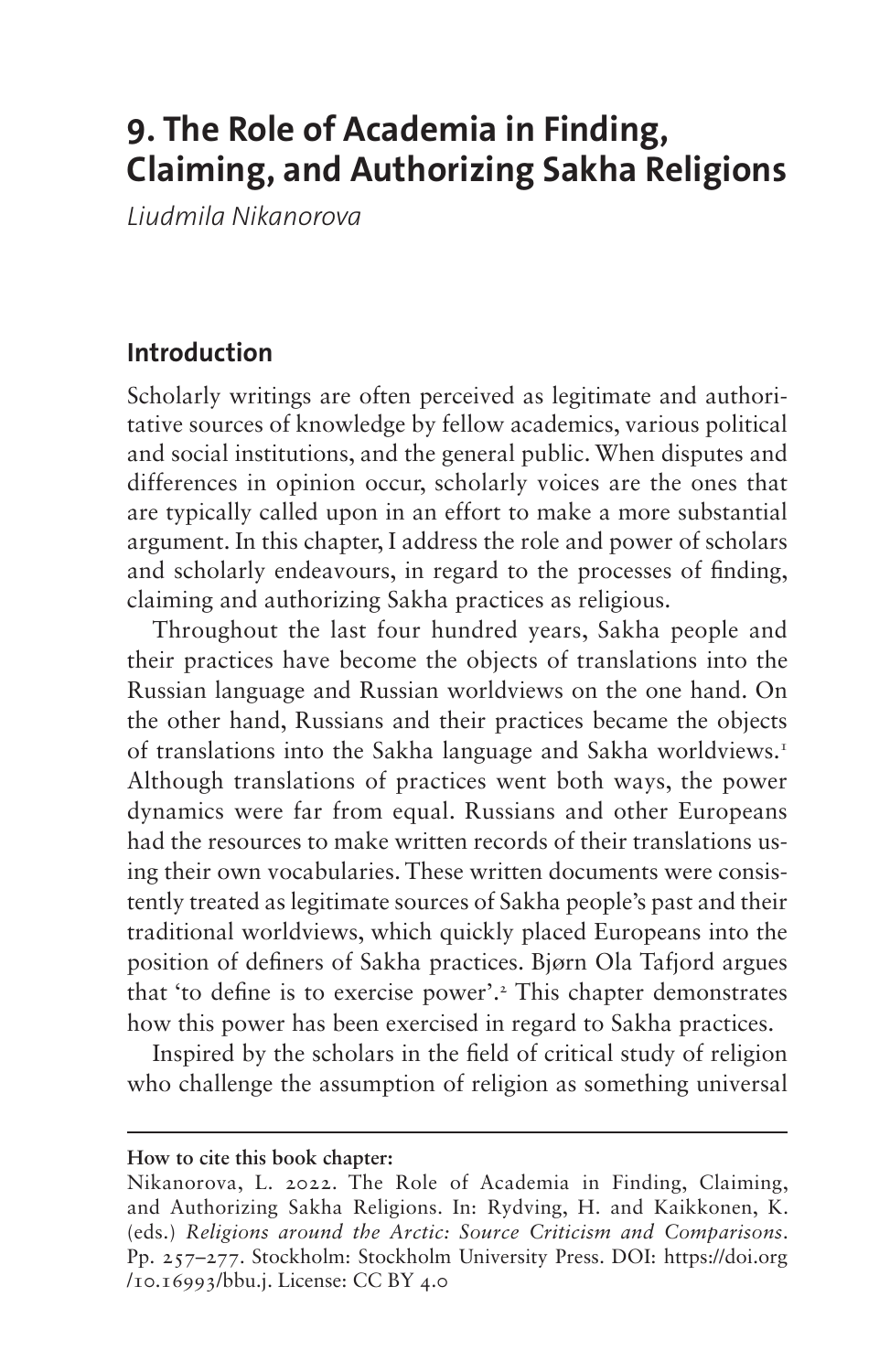and timeless, I explore the role of scholars in recording and authorizing Sakha religions[.3](#page-13-2) I make use of Markus Dressler and Arvind-Pal Mandair's theoretical model of religion-making,[4](#page-13-3) which focuses on the way religion is being made through different dimensions and different actors.<sup>5</sup> I focus in particular on its dimension of *religion-making from (a pretended) outside*, which I apply heuristically in my study. This dimension encourages to explore the impact of scholars and scholarly works in the processes of religion-making, and how they reify and normalize certain ideas as characteristic or even essential, to the notion of religion.

### **Finding Religion and Shamans among Sakha**

European travellers to Siberia, the marker of the colonized territories by Russia, were the first to leave ethnographic accounts of Sakha people from the seventeenth century. Among them were Danish diplomat Eberhart Isbrand Ides (1657–1709), Swedish officer Philipp Johan von Strahlenberg (1676–1747), and Germanborn Russian historian Gerhard Müller (1705–1783). Their records were typically written in European languages and featured Christian perspectives in the descriptions of Sakha practices, which made them the first translators of Sakha worldviews to-wards the domain of religion.<sup>[6](#page-14-0)</sup> The value of these writings was accentuated by one of the most respected ethnographers of Sakha origin Gavriil Ksenofontov (1888–1938). He argues that the writings of Ides, Stranhlenberg and Müller were more objective than the writings of later scholars, who, according to Ksenofontov,[7](#page-14-1) were corrupted by Russian and Tsarists attitudes.

In the nineteenth and early twentieth century, missionaries, political exiles, and ethnographers with predominantly Christian backgrounds continued to translate and categorize Sakha practices[.8](#page-14-2) As a result, a new category appears in descriptions of Sakha practices – 'shamanism'. The term 'shaman' is not domestic to Sakha language. The Sakha practitioner *oyuun* along with the Manchu *sama*, the Buryat *böö* and the Khanty *ńajt* was compared to the Evenki *šaman*. Based on these comparisons, Evenki šaman transformed into a collective term 'shaman'.[9](#page-14-3) But what was the premise of such a comparison?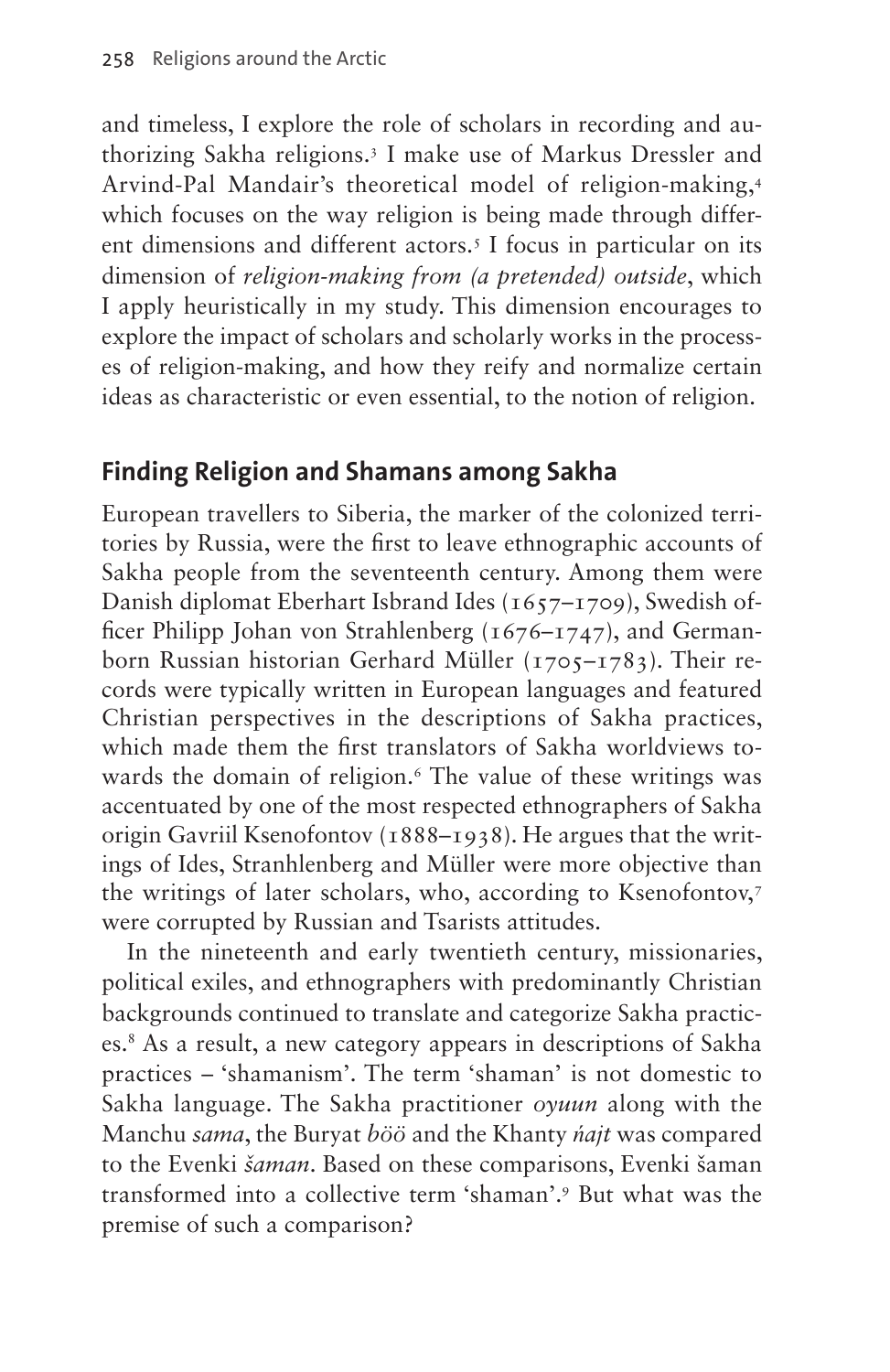According to the historian of religions Håkan Rydving, different practitioners around the world were labelled as shamans because of their 'analogous functions' (Fr. *de fonctions analogues*).[10](#page-14-4) However, not all peoples whose practitioners had analogous functions to the Evenki *šaman* were compared to each other. No Russian or other Slavic practitioners were compared to *šaman*. Settler practitioners with similar features and functions were named as *tselitel'* (Ru. 'healer'), *znakhar'* (Ru. 'know-er'), *vedun* (Ru. 'lead-er'), but never shaman. The term shaman was reserved to the non-settler societies of Siberia, historically categorized as *inorodtsy* (Ru. 'of other kind'), to mark their assumed ethnic and civilizational difference. Such comparisons were never impartial and neutral, and further fed colonial imaginaries that continuously attempted to primitivize colonized communities.

Sakha practitioners were not only labelled as shamans but also classified into holy and evil types. Ivan Khudyakov  $(1842 - 1876)$ was a Russian folklorist and revolutionary who was sentenced to exile in Verkhoyansk[.11](#page-14-5) There he learnt Sakha, compiled a Sakha–Russian dictionary, and translated the Old Testament from Russian to Sakha[.12](#page-14-6) In his monograph *A Brief Description of Verkhoyansk District* (Ru. *Kratkoe opisanie verkhoyanskogo*  okruga), Khudyakov writes:<sup>13</sup>

Shamans are the translators of gods on earth. They are the interpreters of god's will, givers of health and diseases, abundance and hunger, good and evil. Therefore, they are divided into good and evil, who shaman for the devil.

Very occasionally there might be a sorcerer-shaman (*aptaakh-oyuun*) and a sorceress-shaman (*aptaakh-udagan*). Even the regular shamans are dangerous people: there are some who do not have shadows, while others have two: one of their own, and the other of their devil.<sup>14</sup>

This short, yet illustrative, excerpt demonstrates the way Sakha practitioners were described and how observers found not only religion among Sakha, but also shamans and a devil. Such religionization, shamanization and demonization of Sakha practices and practitioners, who were considered 'primitive', was common in nineteenth-century language. Wacław Sieroszewski (1858–1945),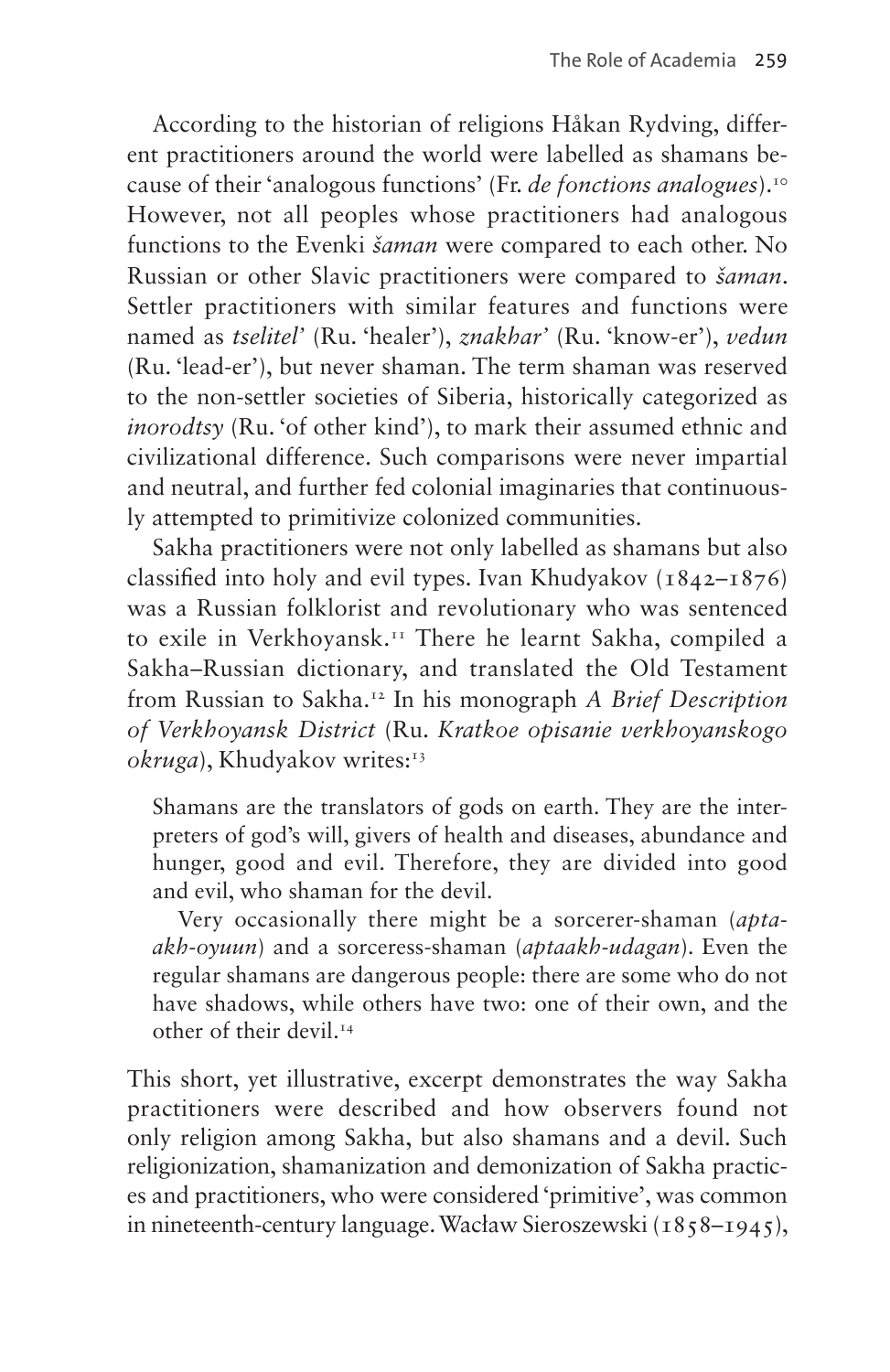a Polish revolutionary who spent 12 years in Siberian exile (also in Verkhoyansk like Khudyakov) published the first comprehensive ethnographic account of Sakha practices, livelihood and worldview: *Yakuts: Experience of Ethnographic Research* (Ru. *Yakuty: opyt etnograficheskogo issledovaniya*). Like Khudyakov, Sieroszewski suggested his own typology of Sakha shamans:

- a) *The last* [Sa. *kenniki oyuun*]; they are not really shamans but various hysterical, crazy, whacky and strange people, who have abilities to interpret and see prophetic dreams, tell fortunes, treat simple diseases, chase away dirty devils; they lack *emehet* and are not able to shaman with drums, spells and sacrifices.
- b) *Medium shamans* [Sa. *orto oyuun*], are the ordinary sorcerers, who possess magical powers of different levels, corresponding to their talents and their *emehet*.
- c) *Great shamans, whose patronizing spirit is Uluu-toyon himself* [Sa. *ulakhan oyuun, emehetteeh uluutuiar Uluu toionton ongorulaah*], – are powerful sorcerers; their call is addressed to the lord of darkness himself; I was told that there can be only four great shamans at the same time in the Yakut land.<sup>15</sup>

Sakha *oyuun*s were seen by Sieroszewski either as mentally unstable people or as followers of the devil. According to Sundström 'depicting foreign people's spiritual and political leaders as frauds, maniacs or devil-worshippers could be the only reason needed to motivate colonisation and the subjugation of the land and the peoples.'[16](#page-15-0) Sieroszewski was one of many who mirrored these attitudes in his writings, where he dehumanized Sakha *oyuun*s. Another political exile, Vasily Troshchansky (1843–1898), is largely known for his work *The Evolution of Black Faith (Shamanism) among the Yakuts* (Ru. *Evolutsia chernoi very (shamanstva) u yakutov*) (1902), where he labelled Sakha practices as 'black/dark faith'.

From the beginning of the twentieth century, ethnographers with Sakha origin began writing about Sakha practices. The Sakha scholars' contribution does not only consist of writing ethnographies using their linguistic expertise on Sakha language, it also includes a unique access to daily Sakha life and worldviews. However, this is not to imply that Sakha scholars did not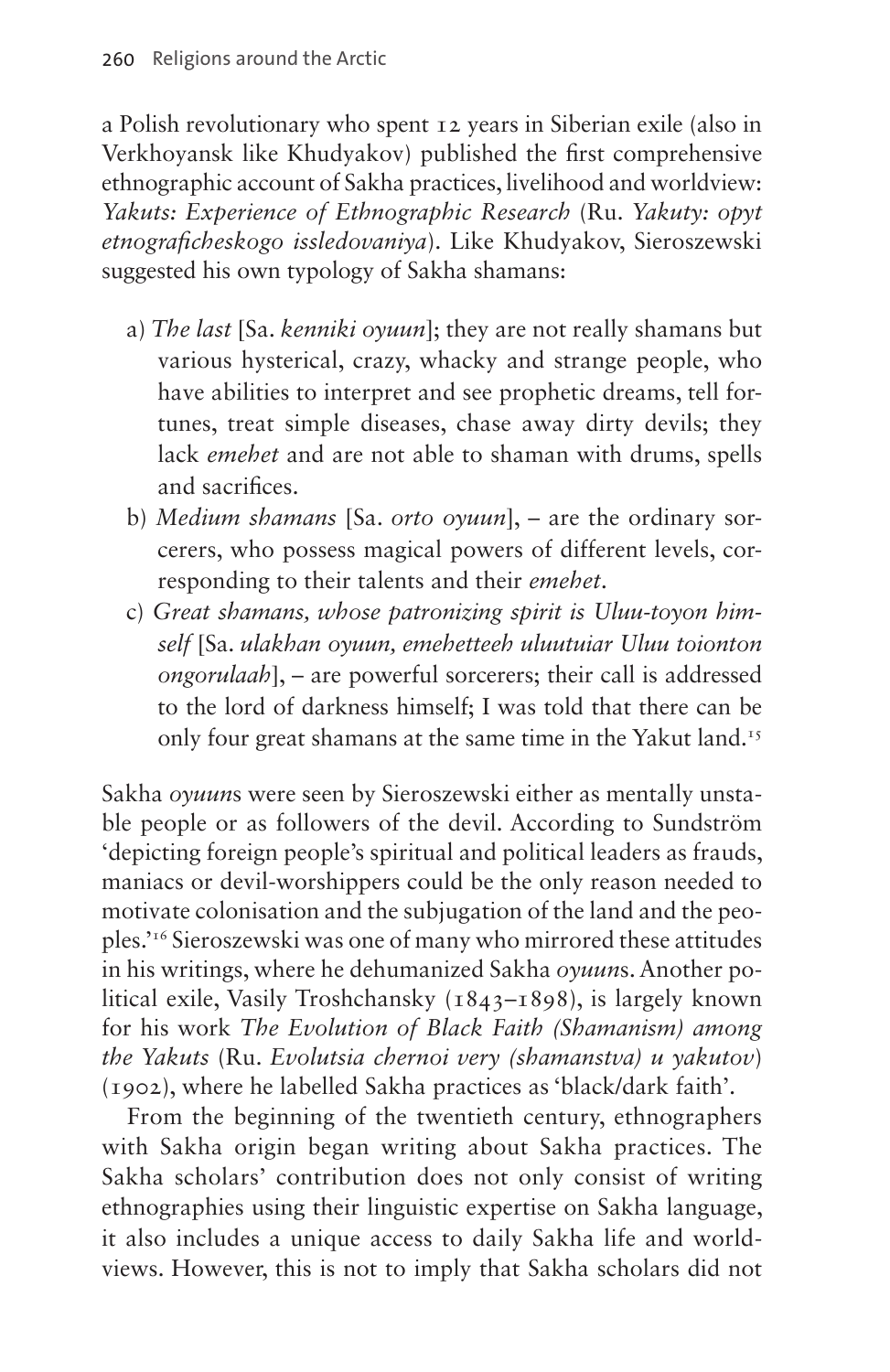lean on earlier scholarships and categories. Due to their academic training and the environment they worked in, which were both heavily informed by Christian, Russian and Western perspectives. Sakha scholars also wrote about Sakha religion and Sakha shamans using established terminologies. For instance, Sakha ethnographer Gavriil Ksenofontov drew analogies between Christianity and shamanism to demonstrate that Siberian shamanism represented an organized religion just like Christianity.<sup>17</sup> This can be seen as an attempt to analyse Sakha practices as equally complex and legitimate as the Russian practices.<sup>18</sup>

The above-discussed ethnographic accounts from the nineteenth and early twentieth century are broadly employed to conceptualize Sakha practices by scholars and the Sakha public today. Terminologies used by these authors or their colonial attitudes do not necessarily form an issue considering the academic traditions at that time. However, the way they are currently considered and interpreted as authoritative unbiased descriptors of Sakha traditional authentic practices makes it difficult to acknowledge the contemporary Sakha practices that do not fit into these accounts. Moreover, assuming that Sakha religions existed statically for several centuries not only freezes Sakha in the past, it also disregards the processes of translations of Sakha practices towards religion. These translations were made by a few European individuals with predominantly Christian backgrounds, who were convinced that religion was a universal phenomenon found in all cultures during all time periods. Furthermore, the category of shamanism exotified Sakha practices and placed Sakha people outside of modernity. These processes of religion-making and shamanism-making that were uncritically exercised by ethnographers justified anti-religious and modernizing Soviet missions in Sakha context, which led to dramatic consequences for Sakha practitioners.

### **Soviet Policies on Religion and Eradications of Shamans**

Contrary to popular belief, religion or adherence to a religious community was not initially criminalized as such in the Soviet Union. The Constitution of the Soviet Union from 1924 contained article 4 that guaranteed 'religious freedom' (Ru. *svoboda religioznykh ispovedanii*), as well as 'freedom of anti-religious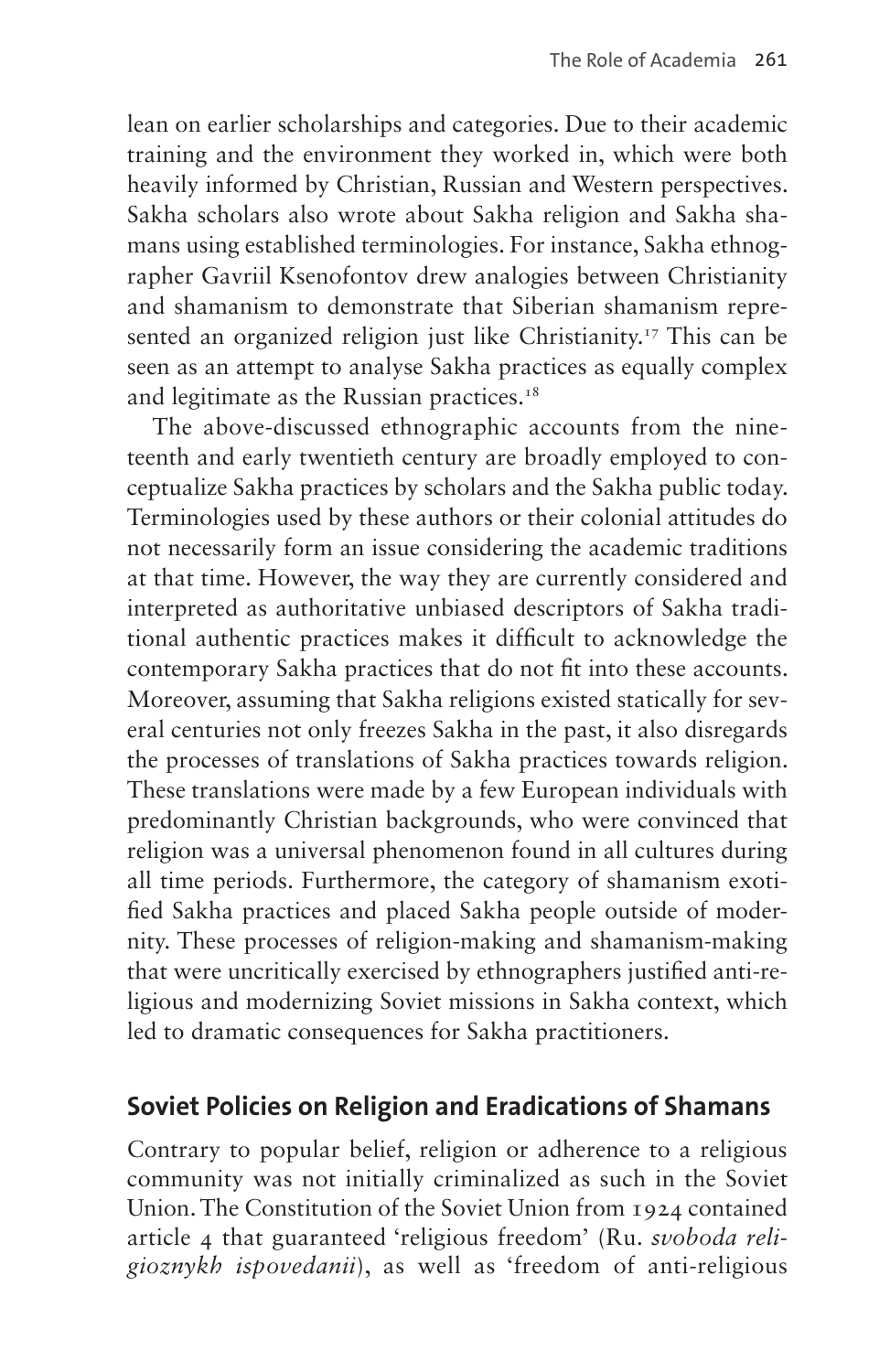propaganda' (Ru. *svoboda anti-religioznoi propagandy*). Anatoly Lunacharsky from People's Commissar for Education<sup>19</sup> (Ru. *Narodnyi komissariat prosveshcheniya*) made some statements in which he claimed that religious freedom could be suspended 'when it is abused for the direct class struggle against the proletarian dictatorship'[.20](#page-15-4) Then in 1929 new laws on 'Religious Associations' and amendments to the constitution which prohibited all forms of public, social, communal, educational, publishing or missionary activities were adopted.[21](#page-15-5) As a result, hundreds of priests were executed, thousands of churches were destroyed, and publication of most religious material was prohibited. These persecutions affected not only Russian Orthodox Christians but also Muslims, Catholics, Protestants, Buddhists and practitioners, who were categorized and described in religious terms such as shamans. Shamans were labelled as 'class enemies' and selected for complete eradication.[22](#page-15-6) Sakha practitioners named *oyuun*, based on its translation into 'shaman', were imprisoned and executed as a result of anti-religious policies in the Soviet Union.[23](#page-15-7)

Not only religious but also the ethnic identity of a person was compromised in favour of promoting an idea of a Soviet citizen. In 1928, Stalin began 'The Great Transformation', a process which in the words of Susan Crate aimed 'to wipe out all backwardness and reminders of the past, and to manipulate ethnic differences into a streamlined Soviet identity'.<sup>24</sup> The policies of internationalism (Ru. *mezhdunarodnost'*) and nativization (Ru. *korenizatsia*) were promoted to create local intelligentsias that could bring socialism and modernity to their compatriots[.25](#page-15-9) According to Peers & Kolodeznikova,<sup>26</sup> this type of social and cultural engineering during the Soviet Union, has influenced the way ethnicity and religion are currently framed throughout the former Soviet Union when the idea of a Soviet citizen faded and the focus was redirected to different expressions of ethnic and religious identities. In the Sakha context, this period is often described as the Sakha national revitalization.[27](#page-15-11)

## **Claiming Sakha religions**

In 1990, Sakha declared their sovereignty within the Russian Federation, which resulted in the establishment of the Sakha Parliament, the adoption of the Sakha Constitution (1993), and the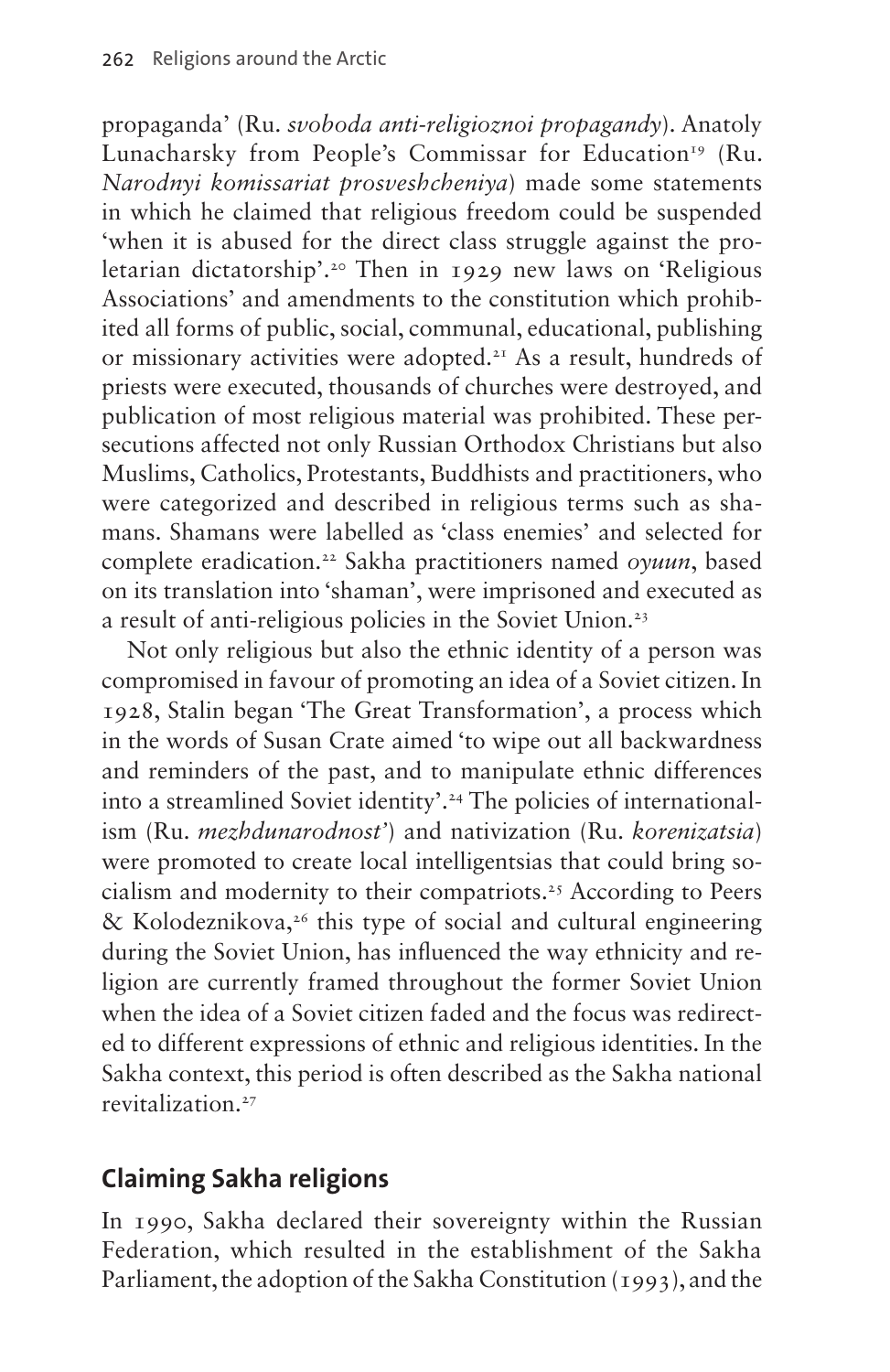recognition of Sakha as the official language within the Republic. In 1990, freedom of conscience was officially re-introduced in Russia, which had a major impact on the way Sakha practices were conceptualised.<sup>[28](#page-15-12)</sup>

The 1990s were a rather chaotic period when various Sakha activists attempted to run several organizations that claimed to revive Sakha language, Sakha culture, Sakha philosophy and Sakha spirituality.<sup>29</sup> In 1996, the first president of the Sakha Republic, Mikhail Nikolayev, founded the Akademiia dukhovnosti (Ru.) (Academy of Spirituality) in which various actors, including the Russian Orthodox bishop of Sakha, were assigned to reawaken and develop spirituality in the multi-ethnic population of the Republic.[30](#page-15-14) However, by the end of the 1990s Sakha authorities turned from encouragement to distancing themselves from Sakha activists as some of them developed radical religious and national attitudes.[31](#page-15-15) Some activists, Lazar' Afanase'v-Teris and Vladimir Konkakov, continued their work and became the initiators of the three religious organizations that claim to represent Sakha religion today: Aar Ayuu Itegele (Kondakov), Ayuu Itegele (Afanase'v-Teris), and Tengrism (Afanase'v-Teris).

One group of scholars and activists established the 'Social Centre of Yakutia' (Ru. *obshchestvennyi tsentr yakutii*) in 1989, members of which founded a group Sakha Tyla (Sa.) ('Sakha language') in collaboration with Sakha linguists[.32](#page-15-16) In 1990, Sakha Tyla led by Sakha linguist Lazar' Afanasi'ev-Teris opened a school called Kut-Syur, which positioned itself as a philosophical-theological school with the main purpose of revitalising the moral values of Sakha. The teaching of this school was named Aiyy Eyerege (Sa.) ('Teaching of Aiyy'), and this was claimed to be rooted in Tengrism.[33](#page-16-0) At about the same time in 1990, Sakha historian Vladimir Kondakov founded the Association of Sakha Medicine, arguing that Sakha medicine is a part of the spiritual culture (Ru. *dukhovnaia kul'tura*) of Sakha.[34](#page-16-1)

#### Aar Ayuu Itegele

Vladimir Kondakov is a well-known figure in Sakha society beyond his role as the founder of the Association of Sakha Medicine. He led the ceremonial part of the Sakha annual event Tuymaada Yhyakh from 1991 to 1997, and actively participated in the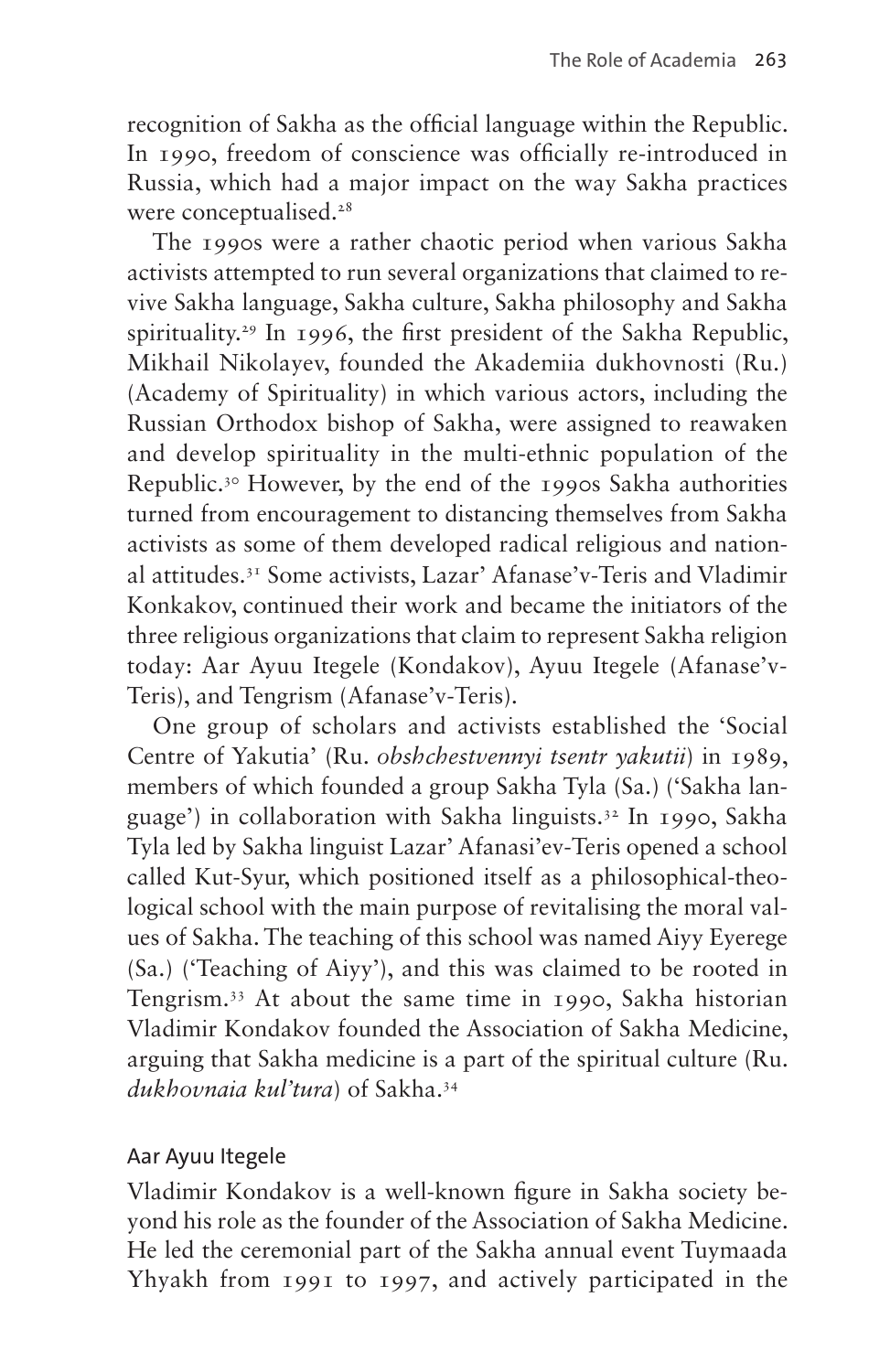conceptualization of *yhyakh*. *Yhyakh*, recognized as the Sakha national day in 1991, is one of the most significant and largest annual Sakha celebrations. Scholars have been historically describing *yhyakh* as a 'shamanic ceremony', 'religious ritual', and recently as an 'indigenous festival'. These descriptions of *yhyakh*s, however, are nearly absent among the contemporary visitors, who attend *yhyakh*s predominantly to see sports competitions, concerts, and to enjoy the day in the company of friends and family.<sup>35</sup> Tuymaada Yhyakh is the first public *yhyakh* that took place in Yakutsk in 1991, the capital of the Sakha Republic. It was named after Tuymaada valley where Yakutsk city is situated. Rapidly, the Tuymaada Yhyakh grew into a massive event celebrated by thousands of people.

Vladimir Kondakov introduces himself in his books as a professor, doctor of medical sciences, researcher of shamanism (Ru. *issledovatel' shamanizma*) and *aiyy oyuun*. [36](#page-16-3) American anthropologist Marjorie Balzer met Vladimir Kondakov in 1991 and writes about him as *aiyy oyuun*, which she translates into a 'Sakha shaman'[.37](#page-16-4) By the time of his death in 2009, Kondakov had written a six-volume book *Aar Ayuu Itegele* (2003–06) along with many other publications on Sakha medicine and Sakha worldviews. With these books as basis members of the Association of Sakha Medicine applied in 2011 to the Ministry of Justice of the Russian Federation with the request to register 'Aar Ayuu Itegele' as a religious organization.[38](#page-16-5) This was the first time an organized group claimed to represent Sakha religion. The application was written by Sakha scholars in philosophy (Viktor Mikhailov) and philology (Nikolai Petrov and Konstantin Utkin), and sent in by the initiator of the organization, Avgustina Yakovleva[.39](#page-16-6) In this application, Aar Ayuu Itegele argues that it represents the 'ancient religion of Sakha people' (Ru. *drevniaia religiia naroda Sakha*):

According to the scholarly literature, historical roots of religion Aar Ayuu Itegele is in pan-Turkic religion – Tengrism [Ru. *tengrianstvo*]. Aar Ayuu represents the ancient religion of Sakha people […]

[…] Aar Ayuu can be categorized as paganism [Ru. *yazychestvo*] considering its polytheistic system, attention to the world of spirits [Ru. *dukhov*], sacrifices for appeasement of spirits, and attribution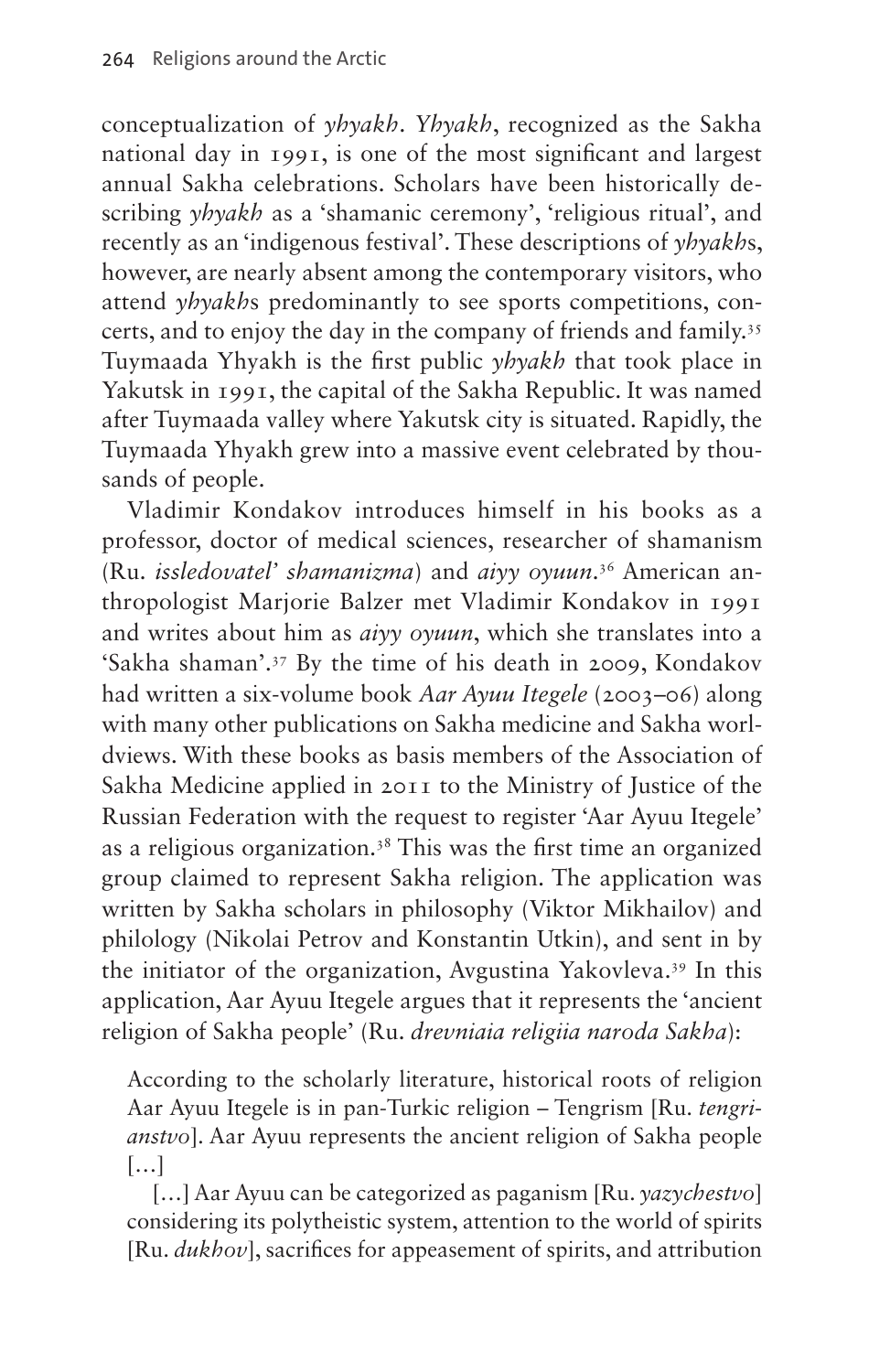to all things with qualities of living entities. Due to the exceptional role of a shaman [Ru. *shaman*], religion Aar Ayuu can be called shamanism[.40](#page-16-7)

The organization acknowledges a variety of categories that could be applied to Aar Ayuu Itegele such as paganism (Ru. *yazychestvo*) and shamanism. This can be seen as an example of how Aar Ayuu Itegele chooses to effectively manage earlier established categories applied to the notion of Sakha religion. However, they do not claim shamanism or paganism, instead they choose to name their practice Aar Ayuu Itegele.

The registration process consisted of several questions that were set by an expert committee. One of them was 'Can Aar Ayuu Itegele be considered as a religion?' To answer this question both the applicants and the committee referred to definitions offered by classic theorists of religion such as William James, Sigmund Freud, James George Frazer, Max Sheler and Émile Durkheim, as well as Russian scholars of religion such as Olga Lobazova, Gennadiy Torgashev, Georgy Plekhanov and Dmitry Ugrinovich.[41](#page-16-8) Another question was: 'Is it possible to teach religion and train its followers without formalized and published sources of teaching?' To make an argument, the applicants argued referring to Émile Durkheim that illiterate religions just like the literate religions have similar social roles, and therefore both can be seen as religions.[42](#page-16-9) In 2018, I met one of the initiators of Aar Ayuu Itegele, Tamara Timofeevna, who shared with me that the organization later decided to write 'a Bible and Quran like book' in order to fit better the criteria of the Ministry of Justice.

One member of the appointed expert committee, Popkova wrote a special opinion (Ru. *osoboe mnemie*) regarding the application of Aar Ayuu Itegele.[43](#page-16-10) Special opinions from the experts, usually of scholarly backgrounds, were extensively used during the registration processes by the Ministry of Justice. The major critique on Aar Ayuu Itegele was, according to Popkova, its claim to represent the ancient Sakha religion. Referring to the submitted application text and Vladimir Kondakov's books, Popkova commented on the extensive use of terms as karma, aura, trans, ecstasy, cosmic powers, pantheon of gods and astral spirits.[44](#page-16-11) These terms according to Popkova suggested that Aar Ayuu Itegele is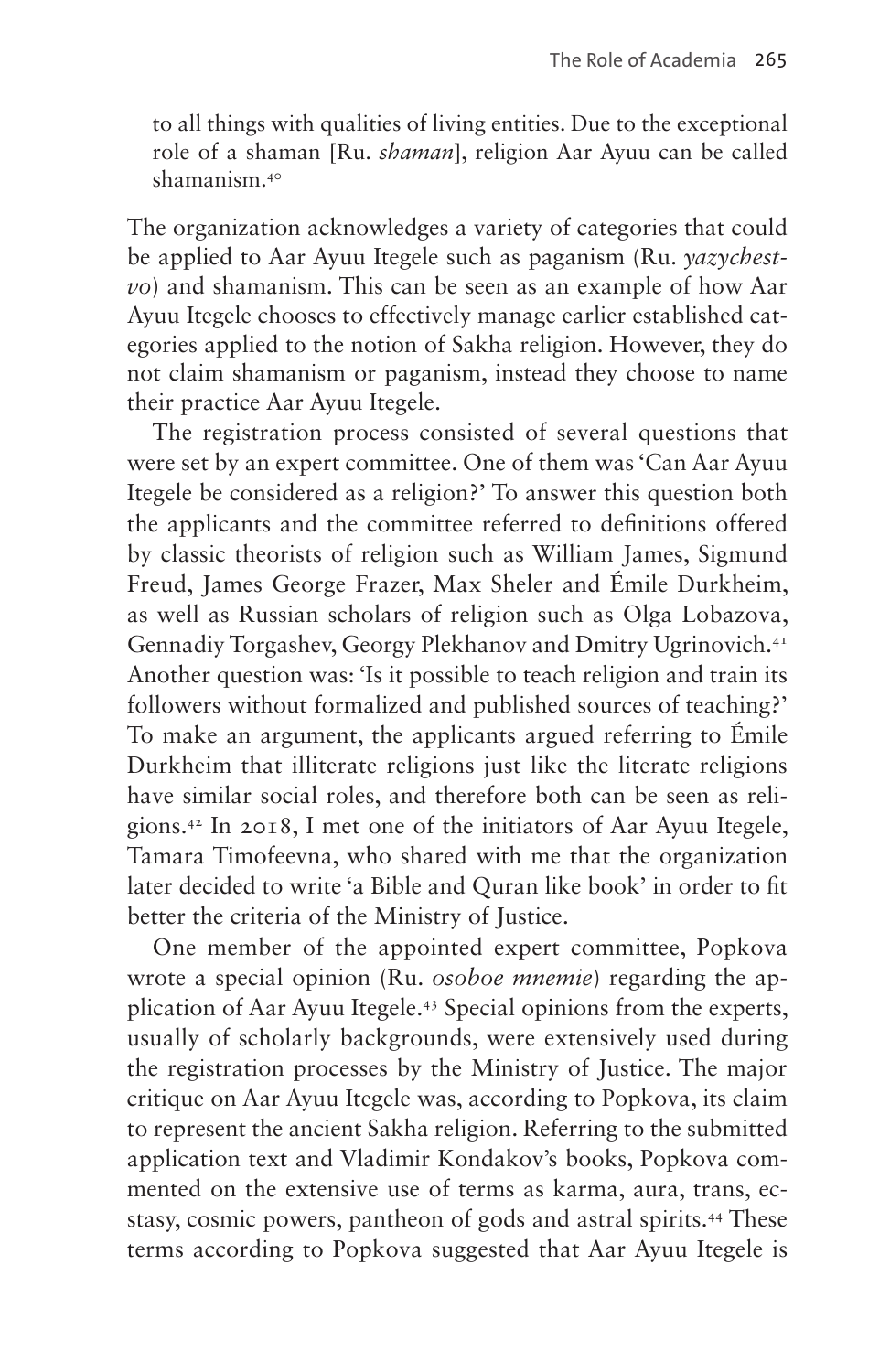not an ancient religion of Sakha, but a recent reconstruction and an example of the New Age movement. Following this Popkova recommended a further examination of the organization. Despite her critique, Aar Ayuu Itegele was registered as a religious organization in 2011 and became the first officially registered religious organization that claimed to represent Sakha religion.

### Ayuu Itegele

Another key figure to this discussion is Lazar' Afanas'ev-Teris, a philologist by education and one of the founders of the Kut-Syur school, who applied to the Ministry of Justice in 2015 to register his organization Ayuu Itegele as religious:

Religion Ayuu is a modern Tengrism [Ru. *tengrianstvo*]. Many scholars considered the religion of Sakha surprisingly organized and systematized. The religion of Sakha is based on the belief in Ayuu. His full name is Urung Ayuu, which in translation means the White Creator [Ru. *belyi tvorets*] […]

[...] Children of Ayuu together with the White Creator form nine heavens. In other religions, there are also similar notions, such as Jacob's ladder from the Old Testament. […]

The main source of Ayuu religion is *olonkho*, the greatest creation of Sakha people[.45](#page-16-12)

The comparison of nine heavens in Ayuu Itegele to Jacob's ladder is one of the examples of Afanas'ev-Teris comparing Ayuu Itegele to Christianity. Like the initiators of Aar Ayuu Itegele, Teris also stresses the important role of Sakha oral culture, specifically the Sakha epic style *olonkho*, which was recognized by UNESCO and added to their list for Intangible Cultural Heritage of Humanity in 2005.

Sakha historian Valeriy Vasil'ev, who was a member of the expert committee appointed by the Ministry of Justice, wrote a special opinion on Ayuu Itegele. He made the following comments:

• calendar celebrations and rituals of Ayuu Itegele seem to be rooted in Christian celebrations and are following the solar calendar. Whereas Sakha have been historically following the lunar calendar;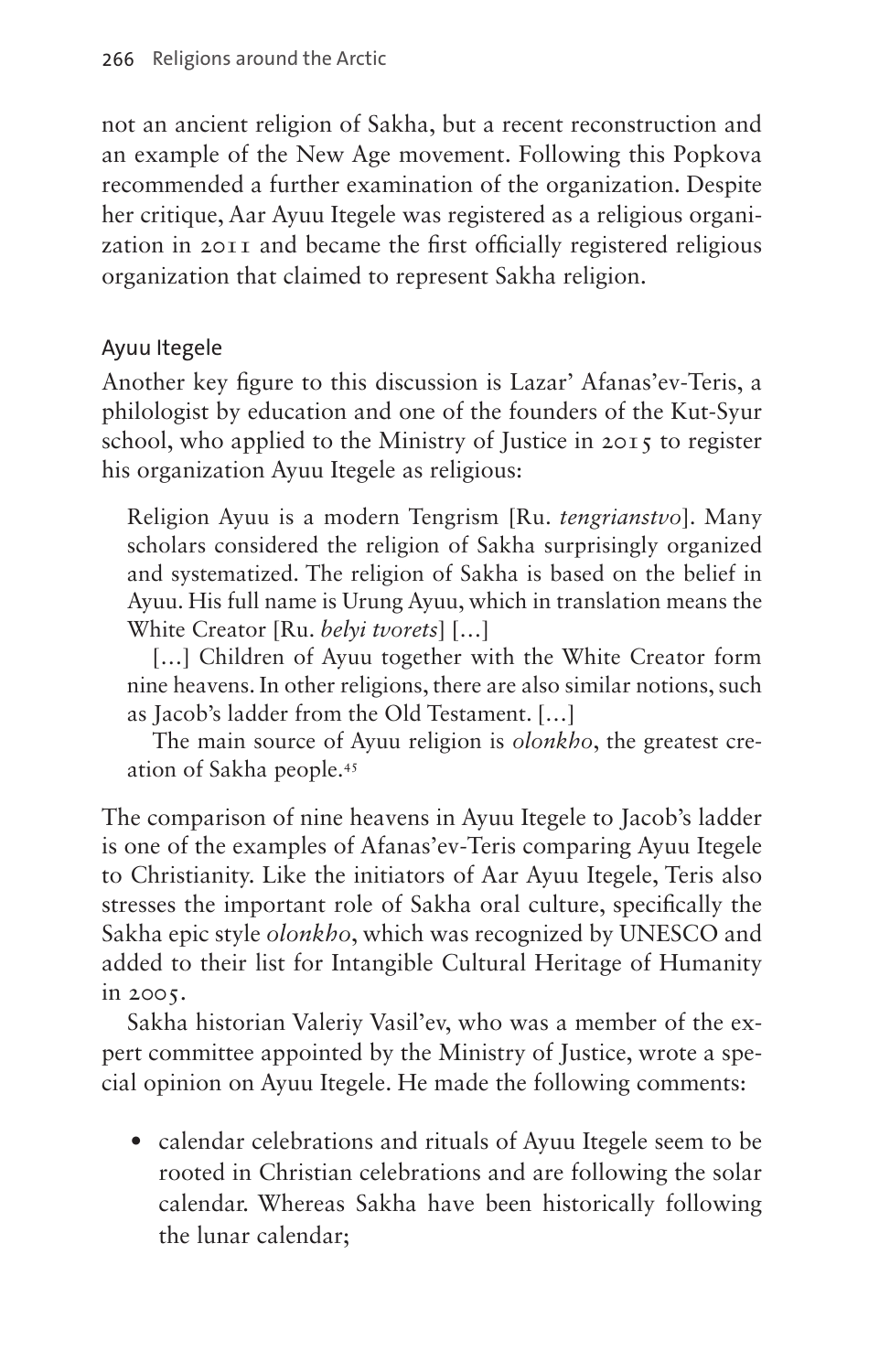- according to Gerhard Müller, Sakha were divided into various 'sects' and their religious system has not been as systematized as Ayuu Itegele claims;
- there are no sources about nine *chakras* among Sakha. This element has been borrowed from the Sanskrit terminology.[46](#page-16-13)

Vasil'ev concluded that Ayuu Itegele is a new movement of Tengrism with cultural elements from the East and from the West[.47](#page-16-14) Müller's account from the early eighteenth century was used to contest the applicant's claim made in the twentyfirst century about the Sakha religious system. The solar calendar celebrations that Ayuu Itegele articulated as Sakha were dismissed solely based on the scholarly sources claiming that Sakha followed the lunar calendar. At last, the final comment criticizing the existence of the nine chakras among Sakha was again based on the lack of the written scholarly sources. All these examples demonstrate the power of vocabularies employed by the early ethnographic records of Sakha practices. Despite these critical remarks, Ayuu Itegele was registered in 2015 and became the second organization that claimed to represent Sakha religion.

#### Tengrism

In 2016, Lazar' Afanas'ev-Teris again applied to the Ministry of Justice to request the registration of his other organization Tangara (Tengri) Itegele as religious.[48](#page-16-15) He applied together with Lena Fedorova, official representative of Tangara Itegele. Like in Ayuu Itegele, Afanas'ev argues that Tengrism (Ru. *tengrisnastvo*) is the traditional monotheistic religion of Sakha people with Tengri as the one and only God-Creator.[49](#page-16-16) To which the expert committee responded:

The practice of this religious community is nothing but an artificial reconstruction based on the fragments of Sakha traditional beliefs and compilation of elements of the religions of Turkic peoples, Buddhism and Christianity.<sup>50</sup>

In addition, Tangara Itegele was criticized for a lack of religious activities such as services, rituals and ceremonies. The committee also commented on the double religious affiliation of Afanas'ev-Teris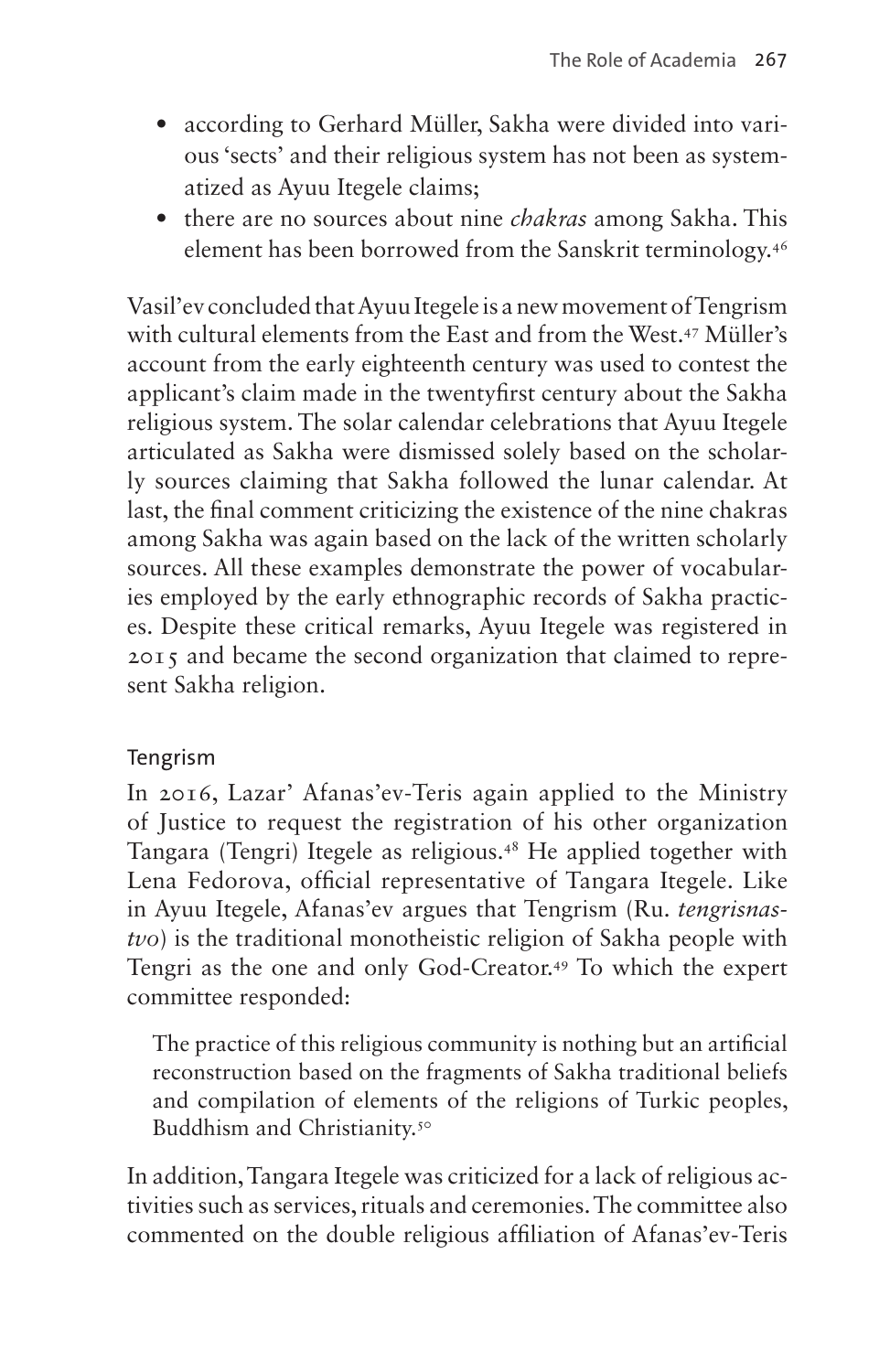(with both Ayuu Itegele and Tangara Itegele), which they found as contradicting to the established traditions and practice of confessional affiliation.<sup>51</sup> As a result, the application of Tangara Itegele was declined.

In 2017, Lena Fedorova applied again to the Ministry of Justice. This time, Tangara Itegele collaborated with one of the most prominent Sakha ethnographers, Professor Anatoly Gogolev. Gogolev supported the application and presented his special opinion stating that 'the organization Tangara Itegele is authentic to the teaching of Tangara (Tengri), as is presented in a number of research materials.['52](#page-16-19) Despite Gogolev's opinion, the expert committee concluded:

At the moment, the scientific theory about Tengrism as a common religion of Euroasian peoples, on which Tangara Itegele is based on, cannot be either approved or disapproved because of the lack of research and scientific sources.

Ceremonies and rituals of this organization are not independent and overlap with the religious practice of Aar Ayuu Itegele and Ayuu Itegele, which both claim to represent the traditional religion of Sakha people.

The expert committee concludes that Tangara Itegele does not fit the criteria of a religious organization.[53](#page-16-20)

Committee member, Nikolaev, wrote also a special opinion regarding the submitted application:

- 1. Application is written by non-competent 'office theorists', who do not even differentiate the concepts of 'religious community' [Ru. *religioznoe ob'edinenie*] and 'religious organization' [Ru. *religioznaia organizatsia*].
- 2. Application is based on research of various scholars, which contradicts to the basic condition of any religion, which is belief in the Absolute [Ru. *absolut*].
- 3. There is no proof in the application that Tangara Itegele is the successor of the ancient belief of Sakha in Tangara (Tengri).
- 4. It is clear that Tangara Itegele used Christian and Islamic religious organizations as templates for their own practices.<sup>54</sup>

Firstly, the organization was challenged for their lack of scholarly sources about Tangara Itegele. Secondly, notwithstanding this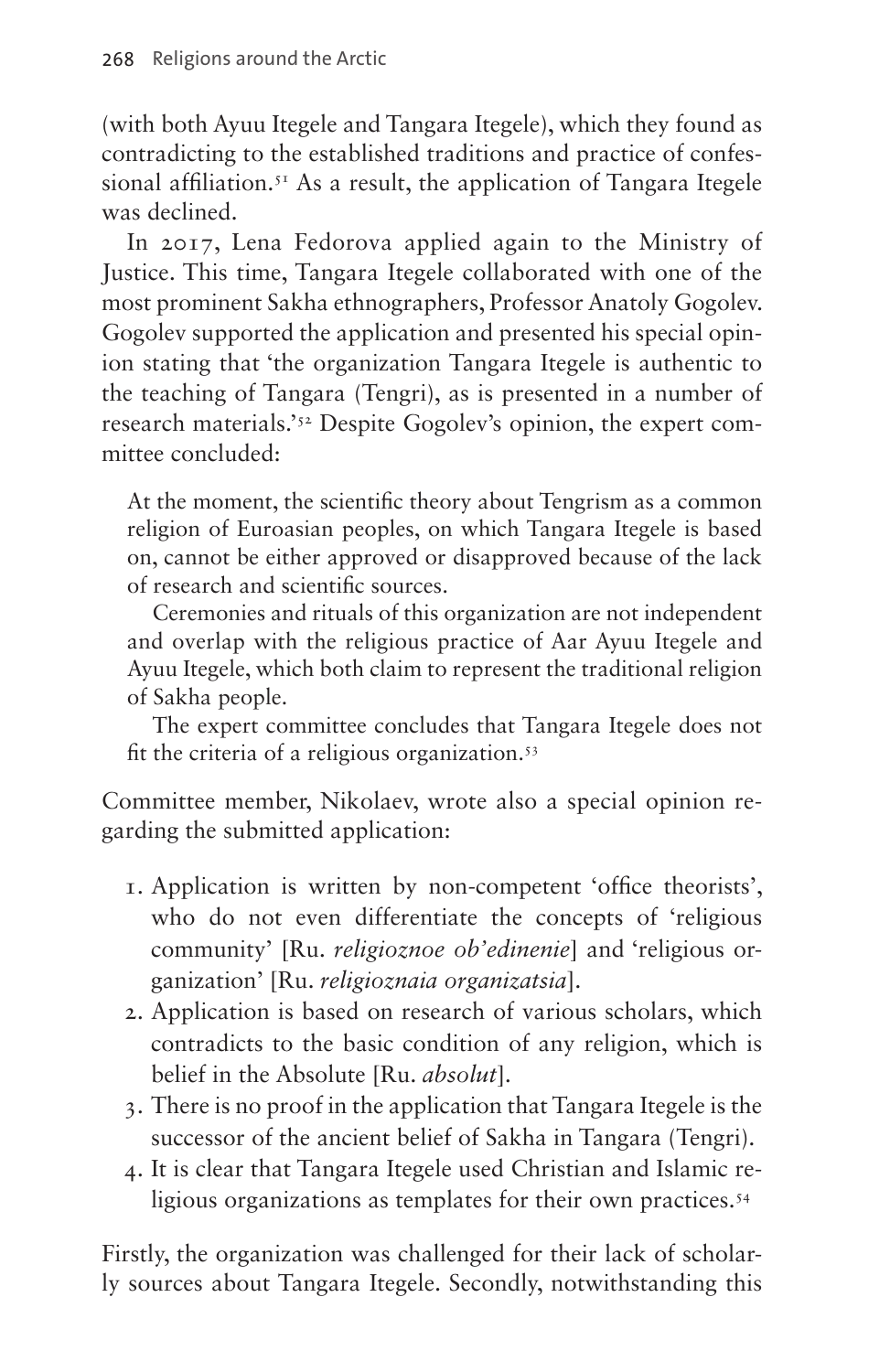argument it was then criticized for using academic research as a resource instead of forming their teaching based solely on belief in 'an absolute, as in any other religion'. Moreover, all the of the three organizations had to meet the standards of religious organizations, which were clearly informed by the world religions paradigm, but at the same time they were accused of using world religions as templates. Despite these contradicting arguments, Nikolaev then concludes that Tangara Itegele can be recognized as a religious organization as it does fit the nature of a religious organization: it performs religious activities and it is practised in the territory of the Sakha Republic.<sup>55</sup>

The extensive ways in which academic research was employed in the registration processes is also apparent in an attempt of Nikolaev to delegitimize some scholars who he reduced to non-competent 'office theorists'. Who is then regarded as a competent scholar? In this struggle of competing authenticities among Sakha scholars, Sakha activists and Sakha state institutions, it seems that pre-Soviet research conducted by non-Sakha ethnographers treated as the most legitimate. In April 2019, on its third attempt, Tangara Itegele was finally registered as a religious organization by the Ministry of Justice and Lena Fedorova became the official leader of Tangara Itegele. Lazar' Afanas'ev-Teris passed away in late 2017 without ever witnessing this recognition.

### **Concluding Remarks**

My research findings revealed a multi-layered role of scholars and academic research both in the processes of finding, claiming and authorizing Sakha religions. The leaders of the three main religious organizations that claim to represent Sakha religion have scholarly backgrounds, Vladimir Kondakov in history and Lazar' Afanas'ev-Teris in philology. All three organizations, which intended to claim Sakha religion and establish themselves as a religious organization, as well as the Ministry of Justice referred to classics in study of religion, such as Sigmund Freud and Émile Durkheim, to make their arguments. The registration processes of Aar Ayuu Itegele, Ayuu Itegele, and Tengrism demonstrate the normalized features of what a religious organization is expected to be in order to be registered by the state institutions. These ideas, informed by the world religions paradigm, include the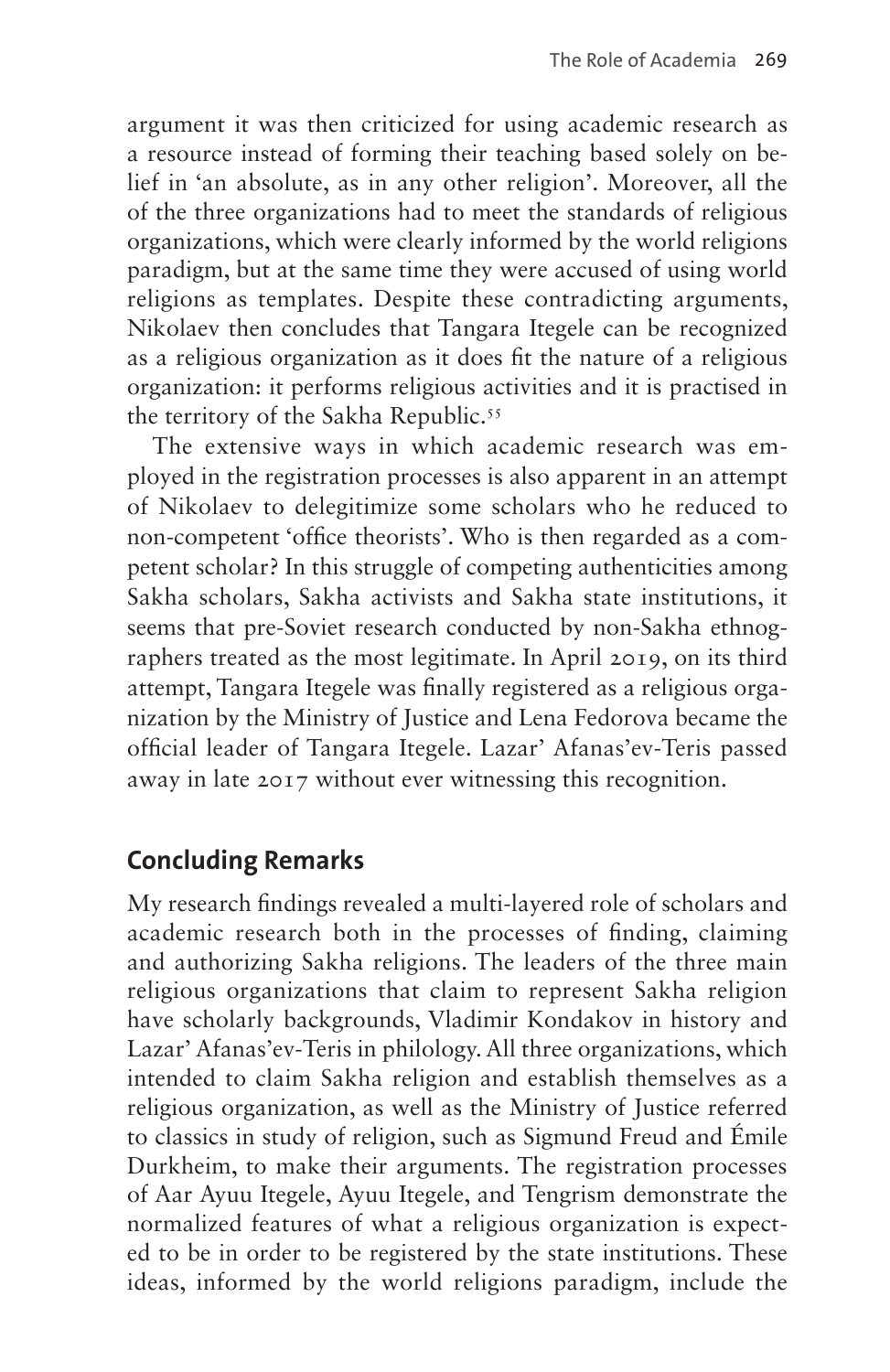existence of a sacred book such as the Bible or the Quran, regular religious services and teachings. Christianity, Islam and Buddhism were viewed as the ultimate examples of what a religion should be like. The applicants representing Aar Ayuu Itegele, Ayuu Itegele, and Tengrism had to meet these expectations. At the same time, in some occasions they were accused for following these standards too closely and for lacking traditional to Sakha aspects of religion. The Ministry of Justice used the assistance of contemporary scholars by forming special committees, members of which wrote special opinions.

One of the central issues raised in these special opinions was what was authentic Sakha religion and what was artificial reconstruction. In these debates, research of pre-Soviet ethnographers was regarded as the most authoritative source of authentic Sakha practices and seem to have been nearly immune to criticism. However, as I have discussed in the first part of this chapter, the processes of religion-making and shamanism-making conducted by pre-Soviet ethnographers need to be acknowledged and their definitions contextualised. Scholarly categorizations, translations and comparisons have had practical implications for Sakha people, from being targeted by missionaries to being subjected to Soviet eradications. As this case has shown, Sakha people attempt to control translations of their practices, whereas legislations and scholars continue to push their working vocabularies informed by colonial narratives of shamanism, authenticity, and world religions paradigm.

### **Notes**

<span id="page-13-0"></span>1. For more on translation as a theoretical concept, see Clifford 2013; de la Cadena 2015; and Tafjord 2017.

<span id="page-13-1"></span>2. Tafjord 2006: 374.

<span id="page-13-2"></span>3. See Asad 1993; *Secularism and Religion-Making* 2011; Gill 2018; Masuzawa 2011; and Nongbri 2013.

<span id="page-13-3"></span>4. Mandair & Dressler 2011.

<span id="page-13-4"></span>5. Departing from social constructivist and post-colonial approaches, and inspired by the studies of Edward Said (1978), Jonathan Z. Smith (1988), Talal Asad (1993; 2003), and Tomoko Masuzawa (2011),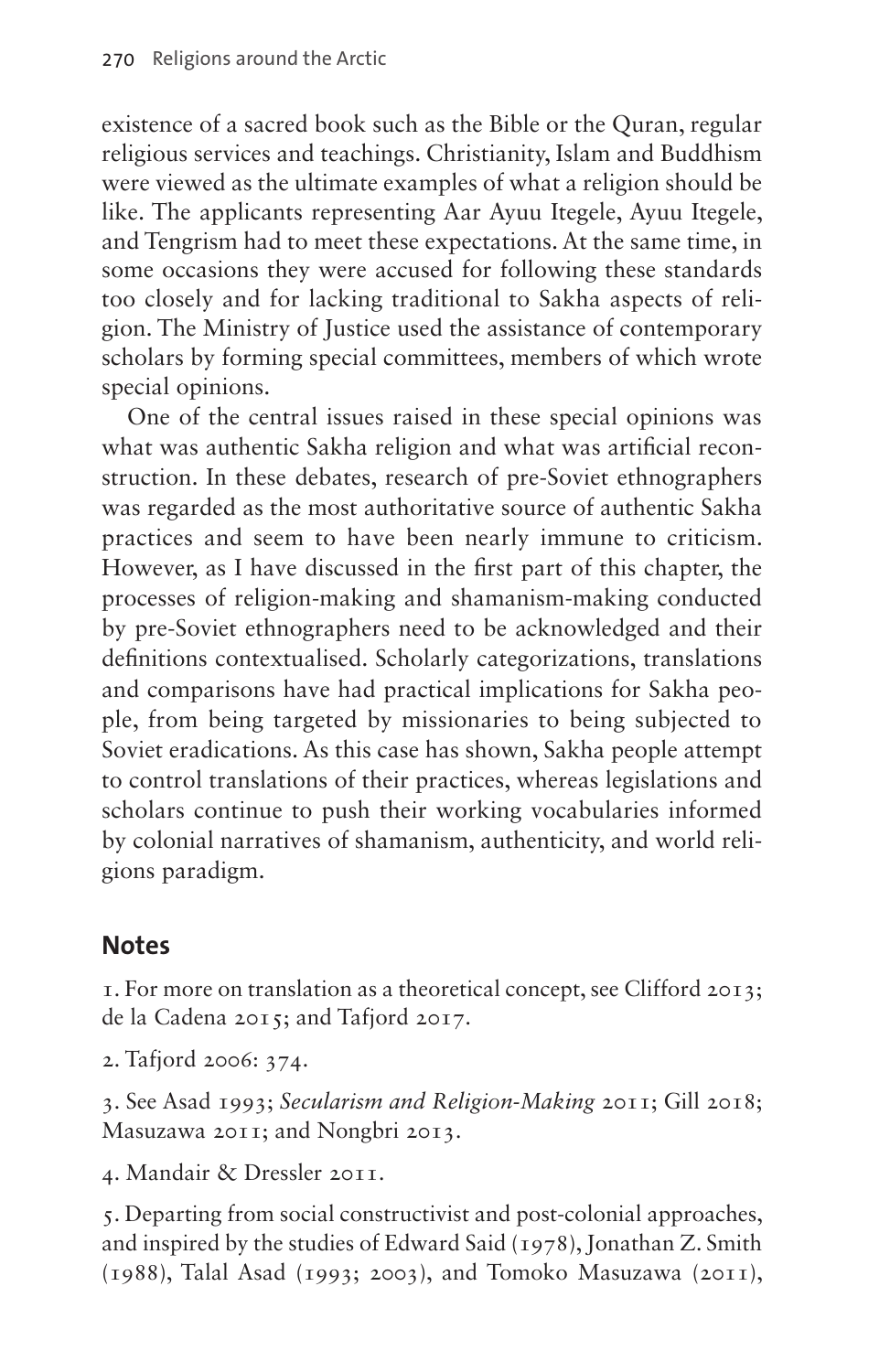Dressler and Mandair suggest three different levels of religion-making: (1) *religion-making from above*, that is as a strategy from a position of power, where religion becomes an instrument of governmentality, a means to legitimize certain politics and positions of power; (2) *religion-making from below*, that is, as a politics where particular social groups in a subordinate position draw on a religionist discourse to re-establish their identities as legitimate social formations distinguishable from other social formations through tropes of religious difference and/ or claims for certain rights; and (3) *religion-making from (a pretended) outside*, that is, scholarly discourses on religion that provide legitimacy to the first two processes of religion-making by systematizing and thus normalizing the religious/secular binary and its derivates (Mandair & Dressler 2011: 21).

<span id="page-14-0"></span>6. More on translations and domains, see Tafjord 2016.

<span id="page-14-1"></span>7. Ksenofontov 1937: 23.

<span id="page-14-2"></span>8. E.g. Khudyakov 1890; Sieroszewski 1896; Troshchanky 1902; and Jochelson 1906.

<span id="page-14-3"></span>9. Znamenski 2003: 1; Rydving 2011: 2; Sundström 2012: 356.

<span id="page-14-4"></span>10. Rydving 2011: 8.

<span id="page-14-5"></span>11. A town in the Verkhoyansky District of the Sakha Republic.

<span id="page-14-6"></span>12. Khudyakov [1860s] 1969: 14.

<span id="page-14-7"></span>13. Khudyakov [1860s] 1969: 303–306.

<span id="page-14-8"></span>14. *Шаманы – переводчики богов на земле. Они толкователи божеской воли, податели здоровья и болезни, изобилия и голода, добра и зла. Потому они и делятся на добрых (святых) шаманов и злых (едунов, сиэмэх ойуун), которые шаманят только на дьявола. Очень редко бывают еще колдуны-шаманы (аптах-ойун) и колдуньи шаманки (аптах-удаҕан). Однако и простые шаманы – страшные люди: из них есть такие, у которых тени не видно (күлүгэ көстүбэт баҕадьы), и другие, у которых две тени: одна их собственная, а другая их дьявола* (Khudyakov [1860s] 1969: 306).

<span id="page-14-9"></span>15. *а) Последние, кенники оюн; это собственно не шаманы, а разные истеричные, полоумные, юродивые и тому подобные странные люди, обладающие способностью толковать и видеть вещие сны, ворожить, лечить более легкие болезни, прогонять мелких, пакостливых чертей; он лишены амагять и не могут справлять*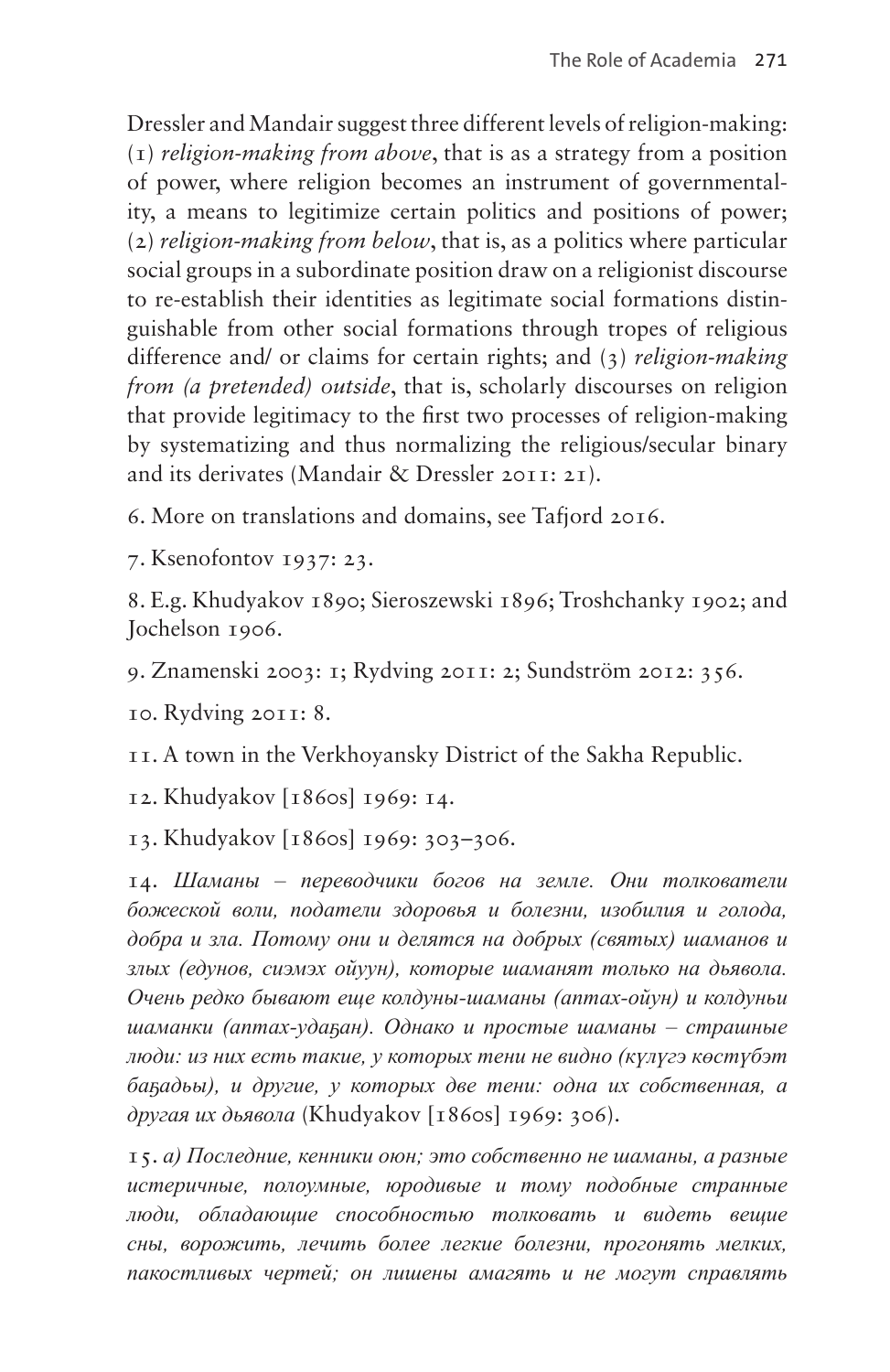*больших шаманств с барабанным боем, заклинаниями и принесением жерств. б) Средние шаманы, орто оюн, – это обыкновенные чародеи, обладающие волшебной силой в разной степни, сообразно своему таланту и силе своих амагять. Наконец: с) Великие шаманы, покровительствующий дух которых ниспослан самим Улу-тоёном, улахан оюн, амагятях улутоёр Улу-тоёнтон онгорулах, – это могучие чародеи; их зову благосклонно внимает сам властелин тьмы; таких шаманов, мне говорили может быть одновременно только четыре во всей якутской земле* (Sieroszewski 1896: 606).

- <span id="page-15-0"></span>16. Sundström 2012: 356.
- <span id="page-15-1"></span>17. Ksenofontov 1929.
- <span id="page-15-2"></span>18. See Ksenofontov 1929.
- <span id="page-15-3"></span>19. Which in 1946 transformed into the Ministry of Education.
- <span id="page-15-4"></span>20. Lunacharsky 1929, cited in Pospielovsky 1987: 52.
- <span id="page-15-5"></span>21. Pospielovsky 1987: 41.
- <span id="page-15-6"></span>22. Znamensky 2003: 23.
- <span id="page-15-7"></span>23. Vasil'eva 2000.
- <span id="page-15-8"></span>24. Crate 2006.
- <span id="page-15-9"></span>25. Sundström 2015: 81.
- <span id="page-15-10"></span>26. Peers & Kolodeznikova 2015.

<span id="page-15-11"></span>27. E.g. Balzer 2008; Crate 2006; Peers & Kolodeznikova 2015; Sundström 2015.

<span id="page-15-12"></span>28. The USSR law 'On the freedom of conscience and the religious organizations' has been introduced the 1st of October 1990 and has been followed the  $25<sup>th</sup>$  October of the same year by the Russian Federation's law 'On the freedom of the confessions'.

<span id="page-15-13"></span>29. For more details on the religious revitalization in the 1990s in the Sakha Republic, see Vasili'ev 2000; Filatov 2000; and Sundström 2012.

<span id="page-15-14"></span>30. Filatov 2000; Sundström 2012.

<span id="page-15-15"></span>31. Filatov 2000; Sundström 2012. Representatives of the Sakha organizations Kut-Syur and Sakha Keskile.

<span id="page-15-16"></span>32. Vasil'ev 2000: 257.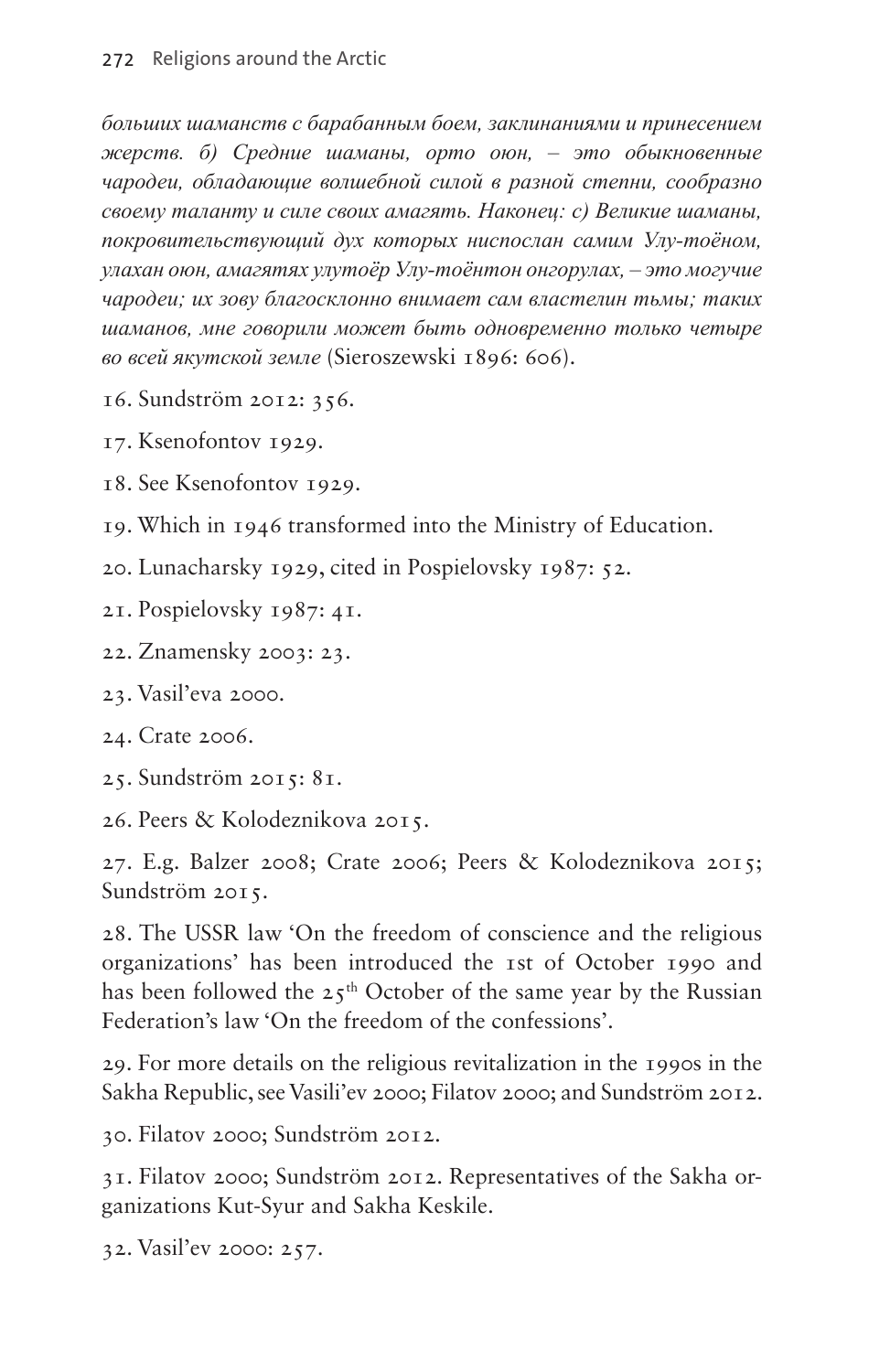- <span id="page-16-0"></span>33. Vasil'ev 2000: 257.
- <span id="page-16-1"></span>34. Vasil'ev 2000: 257.
- <span id="page-16-2"></span>35. Nikanorova 2019.
- <span id="page-16-3"></span>36. Kondakov 2003–06.

<span id="page-16-4"></span>37. Balzer 2016: 21. Balzer (2016: 21) writes that she periodically visited the Association of Sakha Medicine and Vladimir Kondakov in a period of 1991–2007.

<span id="page-16-5"></span>38. *Ministerstvo Yustitsii* 2011.

<span id="page-16-6"></span>39. *Ministerstvo Yustitsii* 2011: 3.

<span id="page-16-7"></span>40. *Ministerstvo Yustitsii* 2011: 5.

- <span id="page-16-8"></span>41. *Ministerstvo Yustitsii* 2011: 5 f.
- <span id="page-16-9"></span>42. *Ministerstvo Yustitsii* 2011: 12.
- <span id="page-16-10"></span>43. Popkova 2012.
- <span id="page-16-11"></span>44. Popkova 2012: 2.
- <span id="page-16-12"></span>45. *Ministerstvo Yustitsii* 2015: 6 f.
- <span id="page-16-13"></span>46. Vasil'ev 2015: 1.
- <span id="page-16-14"></span>47. Vasil'ev 2015: 2.

<span id="page-16-15"></span>48. Ministerstvo Yustitsii Rossiiskoi Federatsii. 2016. 'Ekspertnoe zakluchenie v otnoshenii Mestnoi religioznoi organizatsii goroda Yakutska Tangara iteğele (Religiia Tengri)'. No. 14/02-30/5765 from June 15.

<span id="page-16-16"></span>49. *Ministerstvo Yustitsii* 2016: 3.

<span id="page-16-17"></span>50. *Ministerstvo Yustitsii* 2016: 4.

<span id="page-16-18"></span>51. *Ministerstvo Yustitsii* 2016: 4.

<span id="page-16-19"></span>52. Gogolev 2017. Ru.: *Сведения об основах вероисповедания Местной религиозной организации «Тангара Итэгэлэ (Вера в Тангара (Тенгри)» аутентичны вероучению Тангара (Тенгри), представленному в ряде других исследовательских источников*.

<span id="page-16-20"></span>53. *Ministerstvo Yustitsii* 2017: 5.

- <span id="page-16-21"></span>54. Nikolaev 2017: 1 f.
- <span id="page-16-22"></span>55. Nikolaev 2017: 1 f.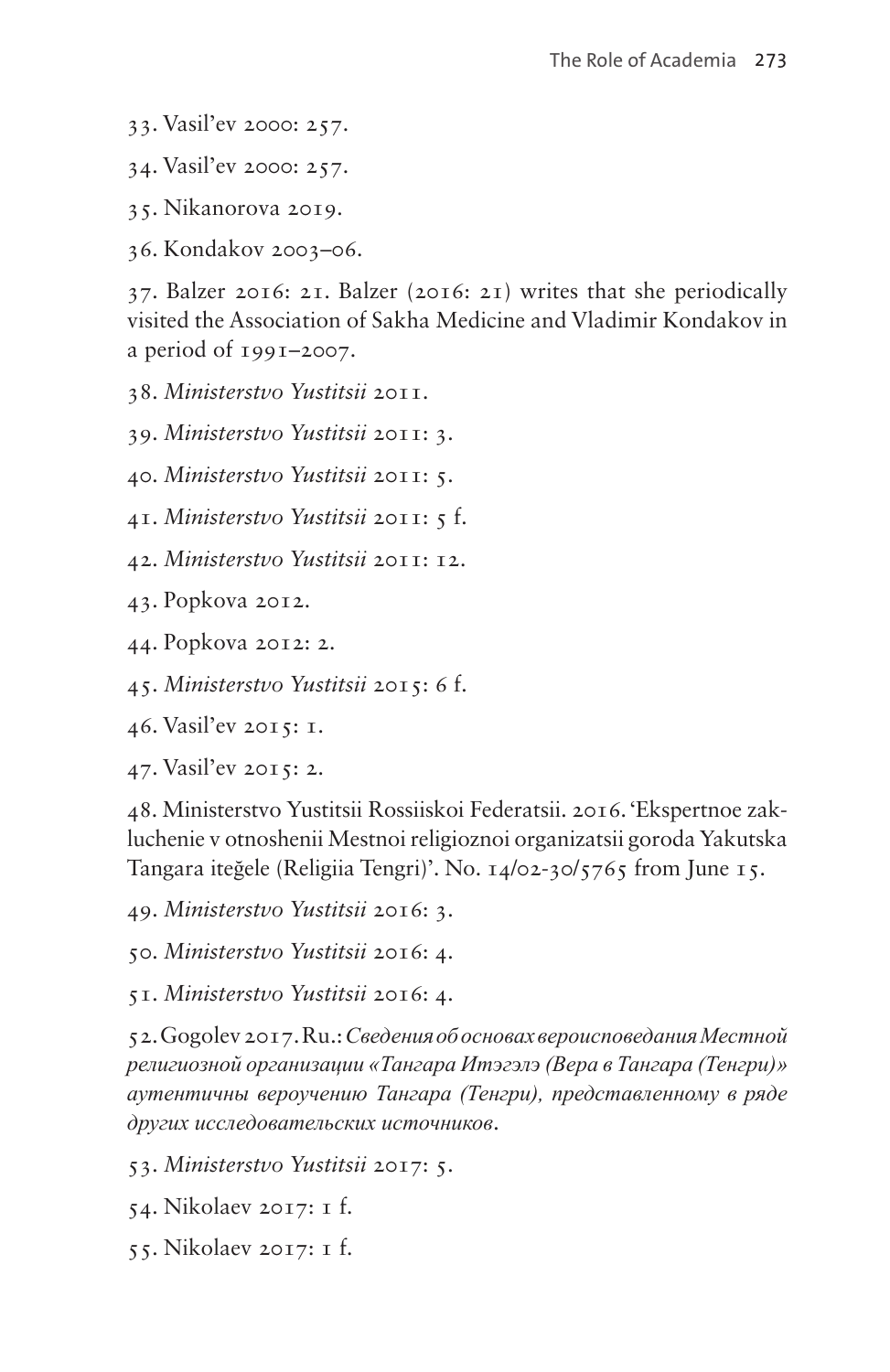### **Abbreviations**

| Fr. | French  |
|-----|---------|
| Ru. | Russian |
| Sa. | Sakha   |

### **References**

- Asad, Talal. 1993. *Genealogies of Religion: Discipline and Reasons of Power in Christianity and Islam*. Baltimore, MD: John Hopkins University Press.
- Balzer, Marjorie. 1996. Nationalism, interethnic relations and federalism: the case of the Sakha Republic (Yakutia). *Europe-Asia Studies*, 48:1, pp. 101–120.
	- ——— 2008. Beyond belief? Social, political, and shamanic power in Siberia. *Social Analysis*, 52:1, pp. 95*–*110.
	- ——— 2016. Shamans emerging from repression in Siberia: lightning rods of fear and hope. *Horizons of Shamanism: A Trinagular Approach to the History and Anthropology of Ecstatic Techniques* (Stockholm Studies in Comparative Religion 36), pp. 1–34. Ed. P. Jackson *et al*. Stockholm: Stockholm University Press.
- Clifford, James. 2013. *Returns: Becoming Indigenous in the Twenty-First Century*. Cambridge, MA: Harvard University Press.
- de la Cadena, Marisol. 2015. *Earth Beings: Ecologies of Practice across Andean Worlds*. Durham, NC: Duke University Press.
- Crate, Susan. 2006. Ohuokhai: Sakha's unique integration of social meaning and movement. *Journal of American Folklore* 119, pp. 161–183.
- Filatov, Sergei. 2000. Yakutia (Sakha) faces a religious choice: Shamanism or Christianity. *Religion, State and Society* 28:1, pp. 113–122.
- Gill, Sam. 2018. *Creative Encounters, Appreciating Difference: Perspectives and Strategies*. Washington, DC: Lexington Books.
- Gogolev, Anatoly. 2000. *Istoriia Yakutii: Obzor istoricheskikh sobytii do nachala XX v*. Yakutsk: Yakutskii gosudarstvennyi universitet.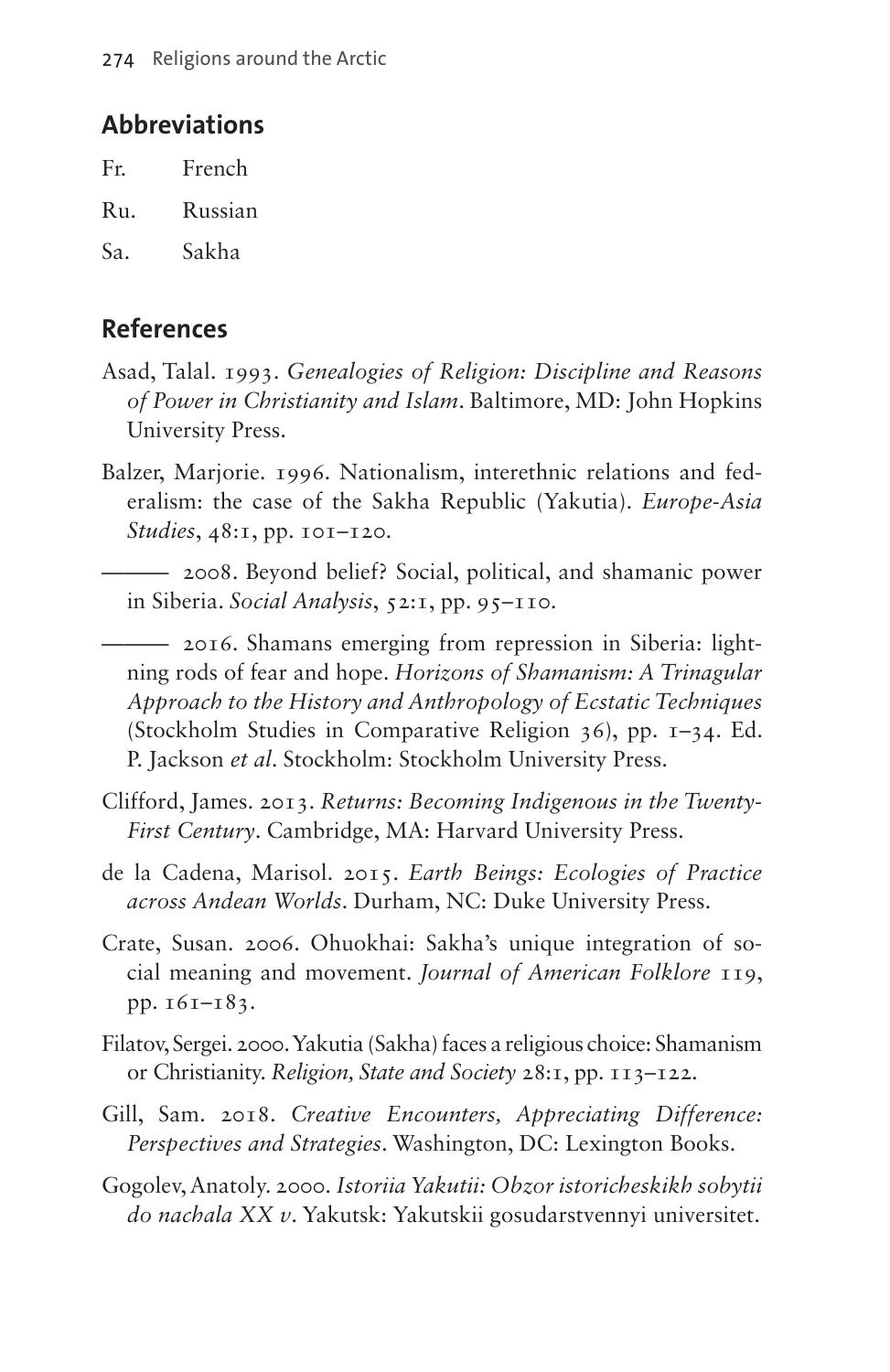——— 2017. Osoboe mnenie chlena Ekspertnogo soveta". Ministerstvo Yustitsii Rossiiskoi Federatsii. [https://minjust.ru/ru](https://minjust.ru/ru/religioznye-organizacii/ekspertnyy-sovet-po-provedeniyu-gosudarstvennoy-religiovedcheskoy-ekspertizy) [/religioznye-organizacii/ekspertnyy-sovet-po-provedeniyu-gosu](https://minjust.ru/ru/religioznye-organizacii/ekspertnyy-sovet-po-provedeniyu-gosudarstvennoy-religiovedcheskoy-ekspertizy) [darstvennoy-religiovedcheskoy-ekspertizy](https://minjust.ru/ru/religioznye-organizacii/ekspertnyy-sovet-po-provedeniyu-gosudarstvennoy-religiovedcheskoy-ekspertizy) (accessed 27 Sept. 2019).

- Jochelson, Waldemar. 1906. Kumiss festivals of the Yakut and the dcoration of Kumiss vessels. *Boas Anniversary Volume: Anthropological Papers written in Honor of Franz Boas, Professor of Anthropology in Columbia University*, pp. 257–271. Eds. B. Laufer & H. Andrews. New York: G.E. Stechert and Co.
- Khudyakov, Ivan A. [1860s] 1969. *Kratkoe opisanie Verkhoyanskogo okruga*. Leningrad: Nauka.

——— 1890. Verkhoyanskii sbornik. Yakutskie skazki, pesni, zagadki, poslovitsy, a takzhe russkie skazki i pesni zapisannye v Verkhoyanskom okruge. *Zapiski Vist.-Sib. otdeleniia Russkogo geograficheskogo obshchestva po etnografii* 1: 3. Irkutsk: Tipografia K.I. Vitkovskoi.

Ksenofontov, Gavriil. 1937. *Uraañkhai Sakhalar: Ocherki po drevnei istorii yakutov*. Irkutsk: Vost.-Sib.obl.kn.izd.

——— 1929. *Khrestes: Shamanism i khristianstvo*. Irkutsk: Tipografiia izdatel'stva "Vlast' Truda."

Kondakov, Vladimir. 2003–06. *Aar Aiyy Iteğele*. Yakutsk: Izd-vo SO RAN. Yakut. fil.

——— 2013. *Aar Ayuu Itegele*. Yakutsk: Agenstvo CIP NBR Sakha.

- Mandair, Arvind-Pal S. & Markus Dressler. 2011. Introduction: modernity, religion-making, and the postsecular. *Secularism and Religion-Making*, pp. 3–36. Eds. M. Dressler & A.-P.S. Mandair. New York: Oxford University Press.
- Masuzawa, Tomoko. 2005. *The Invention of World Religions: Or, How European Universalism Was Preserved in the Language of Pluralism*. Chicago, IL: The University of Chicago Press.
- Ministerstvo Yustitsii Rossiiskoi Federatsii. 2011. Ekspertnoe zakluchenie v otnoshenii Mestnoi religioznoi organizatsii goroda Yakutska Aar Aiyy iteğele (Religiia Aar Aiyy). No. 02-08/8333 from September 30.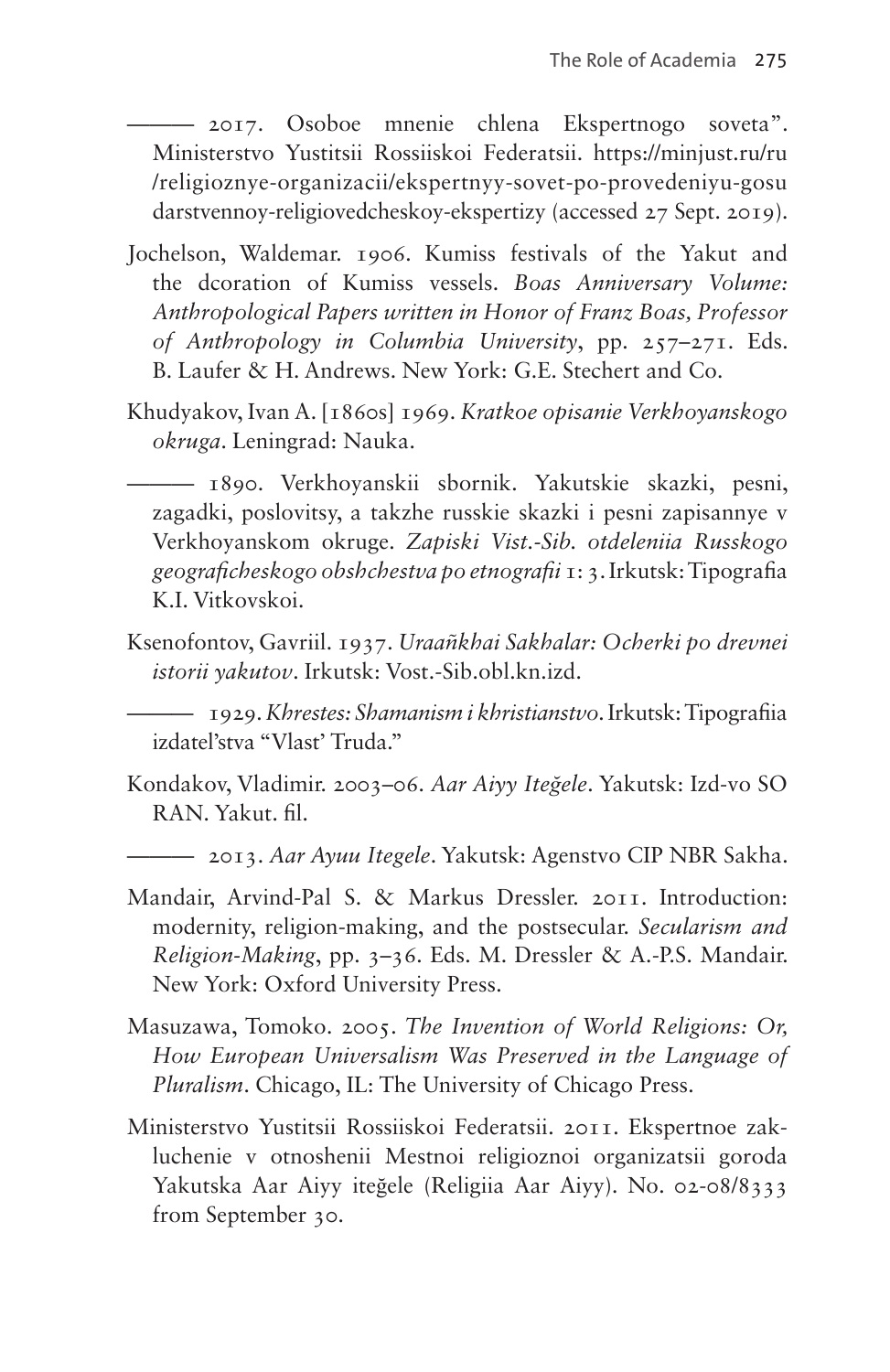——— 2015. Ekspertnoe zakluchenie v otnoshenii Mestnoi religioznoi organizatsii goroda Yakutska Aiyy iteğele (Religiia Aiyy). No. 14/02-30/6488 from July 7.

——— 2016. Ekspertnoe zakluchenie v otnoshenii Mestnoi religioznoi organizatsii goroda Yakutska Tangara iteğele (Religiia Tengri). No. 14/02-30/5765 from June 15.

- Nikanorova, Liudmila. 2019. Religion and Indigeneity at Yhyakh. PhD dissertation. Tromsø: UiT – the Arctic University of Norway.
- Nikolaev. 2017. Osoboe mnenie chlena Ekspertnogo soveta. Ministerstvo Yustitsii Rossiiskoi Federatsii. [https://minjust.ru/ru/re](https://minjust.ru/ru/religioznye-organizacii/ekspertnyy-sovet-po-provedeniyu-gosudarstvennoy-religiovedcheskoy-ekspertizy) [ligioznye-organizacii/ekspertnyy-sovet-po-provedeniyu-gosudarst](https://minjust.ru/ru/religioznye-organizacii/ekspertnyy-sovet-po-provedeniyu-gosudarstvennoy-religiovedcheskoy-ekspertizy) [vennoy-religiovedcheskoy-ekspertizy](https://minjust.ru/ru/religioznye-organizacii/ekspertnyy-sovet-po-provedeniyu-gosudarstvennoy-religiovedcheskoy-ekspertizy) (accessed 27 Sept. 2019).
- Nongbri, Brent. 2013. *Before Religion: A History of a Modern Concept*. New Haven, CT: Yale University Press.
- Peers, Eleanor & Lyubov' Kolodeznikova. 2015. The post-colonial ecology of Siberian shamanic revivalism. *Worldviews: Global Religions, Culture and* Ecology 19:3, pp. 245–264.
- Popkova, N.N. 2012. Osoboe mnenie chlena Ekspertnogo soveta. Ministerstvo Yustitsii Rossiiskoi Federatsii [https://to14.minjust](https://to14.minjust.ru/ru/osoboe-mnenie-chlena-ekspertnogo-soveta-popkovoy-n-n) [.ru/ru/osoboe-mnenie-chlena-ekspertnogo-soveta-popkovoy-n-n](https://to14.minjust.ru/ru/osoboe-mnenie-chlena-ekspertnogo-soveta-popkovoy-n-n) (accessed 27 Sept. 2019).
- Pospielovsky, D.V. 1987. *A History of Marxist-Leninist Atheism and Soviet Antireligious Policies*. New York: St. Martin's Press.
- Rydving, Håkan. 2011. Le chamanisme aujourd'hui: constructions et déconstructions d'une illusion scientifique. *Études mongoles et sibériennes, centrasiatiques et tibétaines* 42. file:///C:/Users/lni020 /Downloads/emscat-1815%20(3).pdf (accessed 27 Sept. 2019).
- *Secularism and Religion-Making*. Eds. M. Dressler & A.-P.S. Mandair. New York 2011: Oxford University Press.
- Sieroszewski, Wacław. 1896. *Yakuty: Opyt etnograficheskogo issledovaniia*. Saint-Peterburg: Tipografiia Glavnogo Upravleniia Udelov.
- Sundström, Olle. 2012. Is the shaman indeed risen in post-Soviet Siberia? *Post-Secular Religious Practices* (Scripta Instituti Donneriani Aboensis 24), pp. 350–387. Ed. Tore Ahlbäck. Åbo: Donner Institute for Research in Religious and Cultural History.